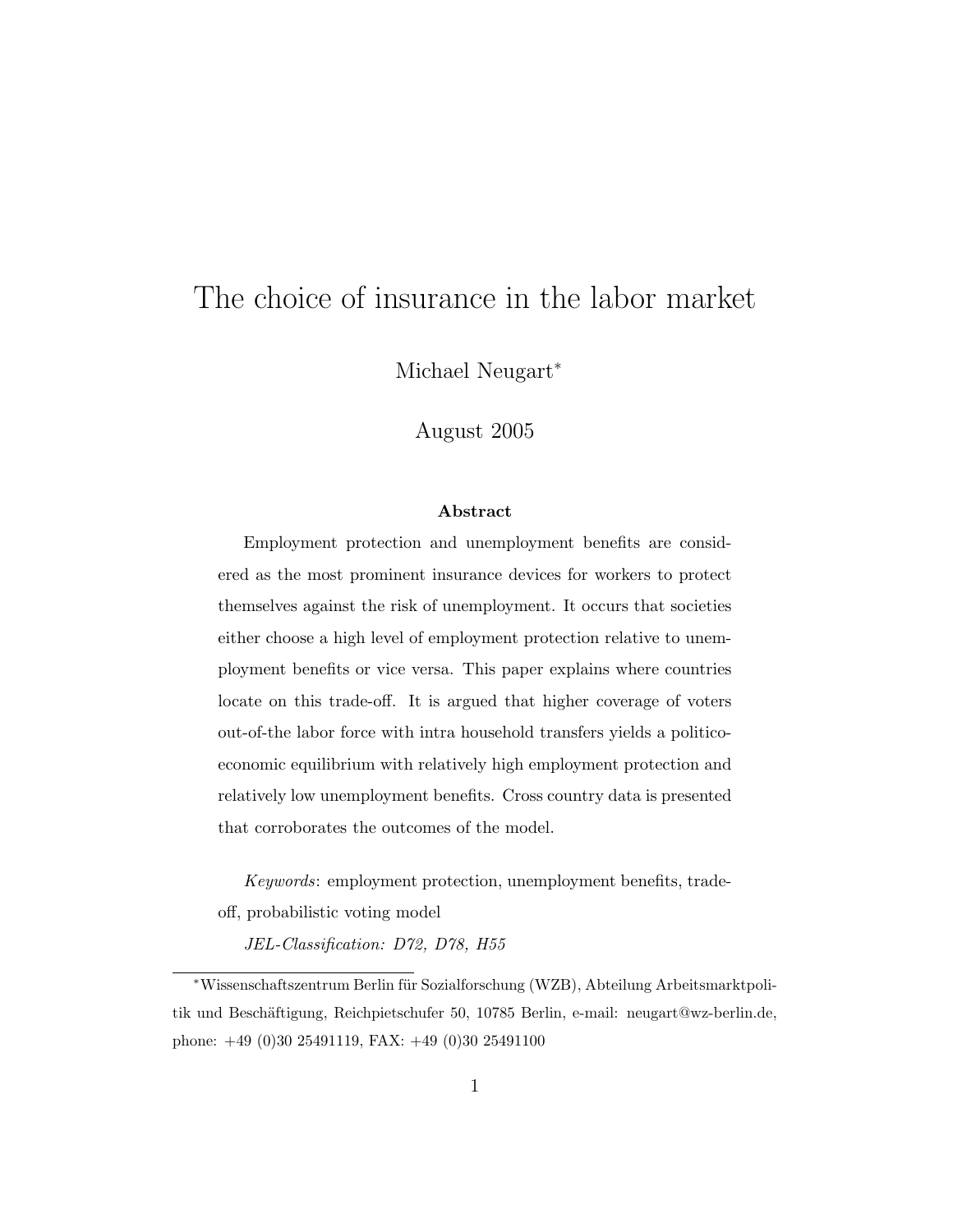#### 1 Introduction

A key characteristic of modern welfare states is the protection against the risk of unemployment. Two devices are essential: unemployment benefits and employment protection legislation (EPL). Cross country evidence suggests that there is a trade-off between those two insurance devices. Countries either have a relatively stringent EPL and relatively low unemployment benefit levels, or vice versa. This has, for example, been documented by Buti et al. (1998) and Boeri et al. (2004).

In this paper I argue that where countries locate on this trade-off is driven by the share of voters who are out-of-the labor force and covered by intra family transfers. In particular, it is claimed that voters who are not attached to the labor market but live in households that provide income transfers have a relatively stronger preference for EPL versus unemployment benefits. The reason is that the former institution makes the job of the household member that provides the transfers more secure, while unemployment benefits are financed via taxes that reduce the net income of the household. Parties competing for office make policy proposals taking appropriately into account the preferences of the different electoral groups. Thus, a larger group of voters out-of-the labor force covered by intra household transfers increases the weight that parties attach to the policy preferences of this group. Consequently, a relatively more stringent EPL will be the outcome of the electoral race.

Besides the positive analysis of the trade-off that the paper aims at, the issue carries policy relevance. It is often argued that in a rapidly changing world unemployment benefits is the superior insurance device to EPL as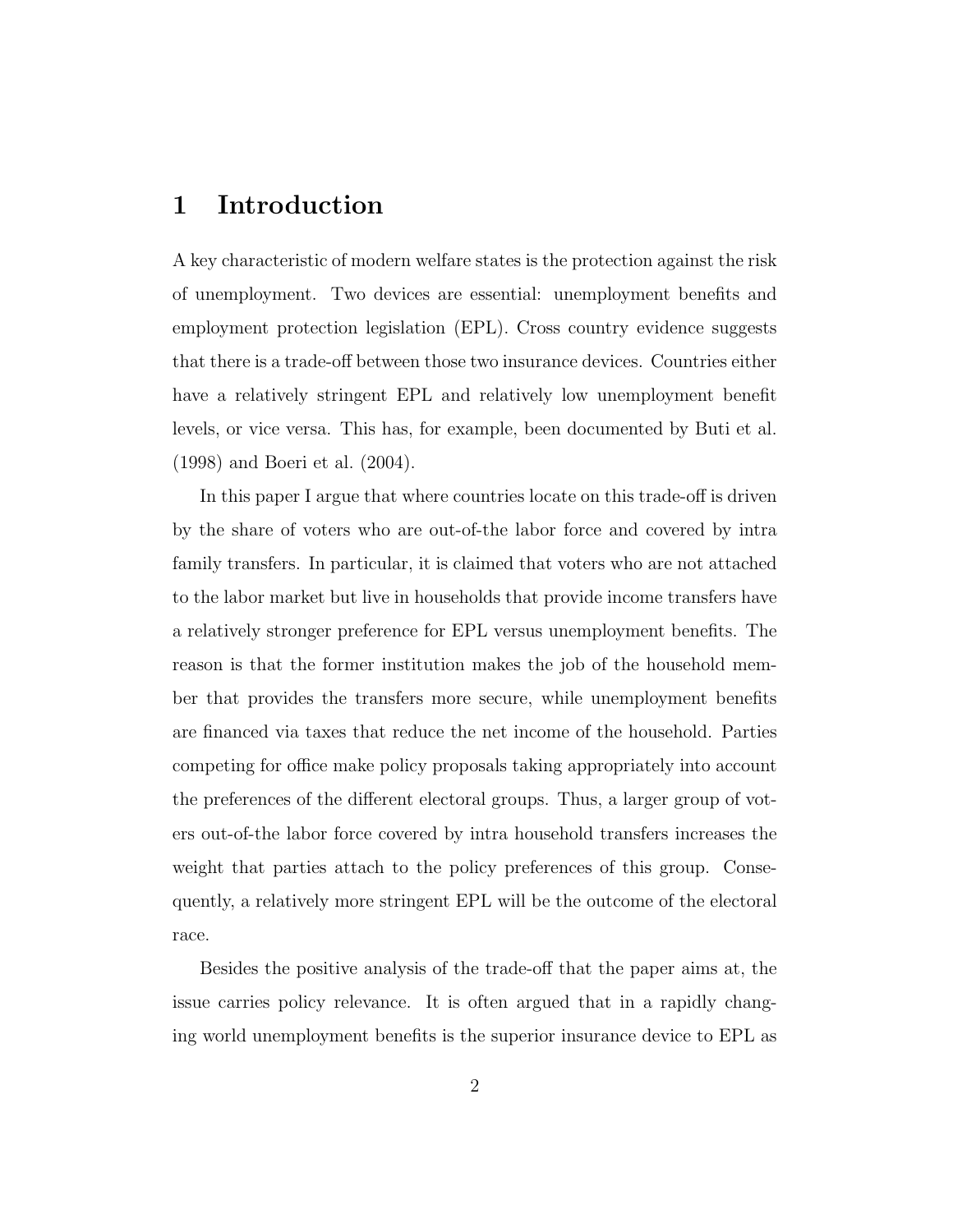it does not impede labor reallocation (Bertola and Boeri (2002)). Providing insurance while minimizing detrimental effects on the efficient allocation of resources is much in the spirit of what has been coined the 'flexicurity' approach to labor market institutions (see e.g. Commission (2003)). If, however, the combination of insurance modes are stable politico-economic equilibria, reflecting preferences of voters as I argue, then institutional engineering is doomed to fail. While it might be desirable to move along the trade-off based on some welfare criterium, it is not necessarily the case that more unemployment benefits in exchange for less EPL or vice versa is a winning policy. Then, no such offer will be made to the electorate by competing parties that seek office.

There is a still small but growing literature on the political economy of labor market institutions that, so far, has analyzed EPL and unemployment benefits separately. The political economy of unemployment insurance systems has been studied by Wright (1986), Saint-Paul (1996), DiTella and MacCulloch (2002), Hassler et al. (2005) or Neugart (2005) among others. Politico-economic analyses of EPL can be found in Saint-Paul (2002) or Algan and Cahuc (2004).

As far as I can tell Boeri et al. (2004) have made the only attempt to study the choice of the two modes of insurance jointly up to now. They propose two mechanisms explaining the trade-off, one that recurs to the age composition of the electorate, and the other to the skill composition. They show that a higher discount rate lets unskilled insiders choose more EPL in exchange for lower unemployment benefits, which implies that societies with a more aged electorate will want less unemployment benefits but more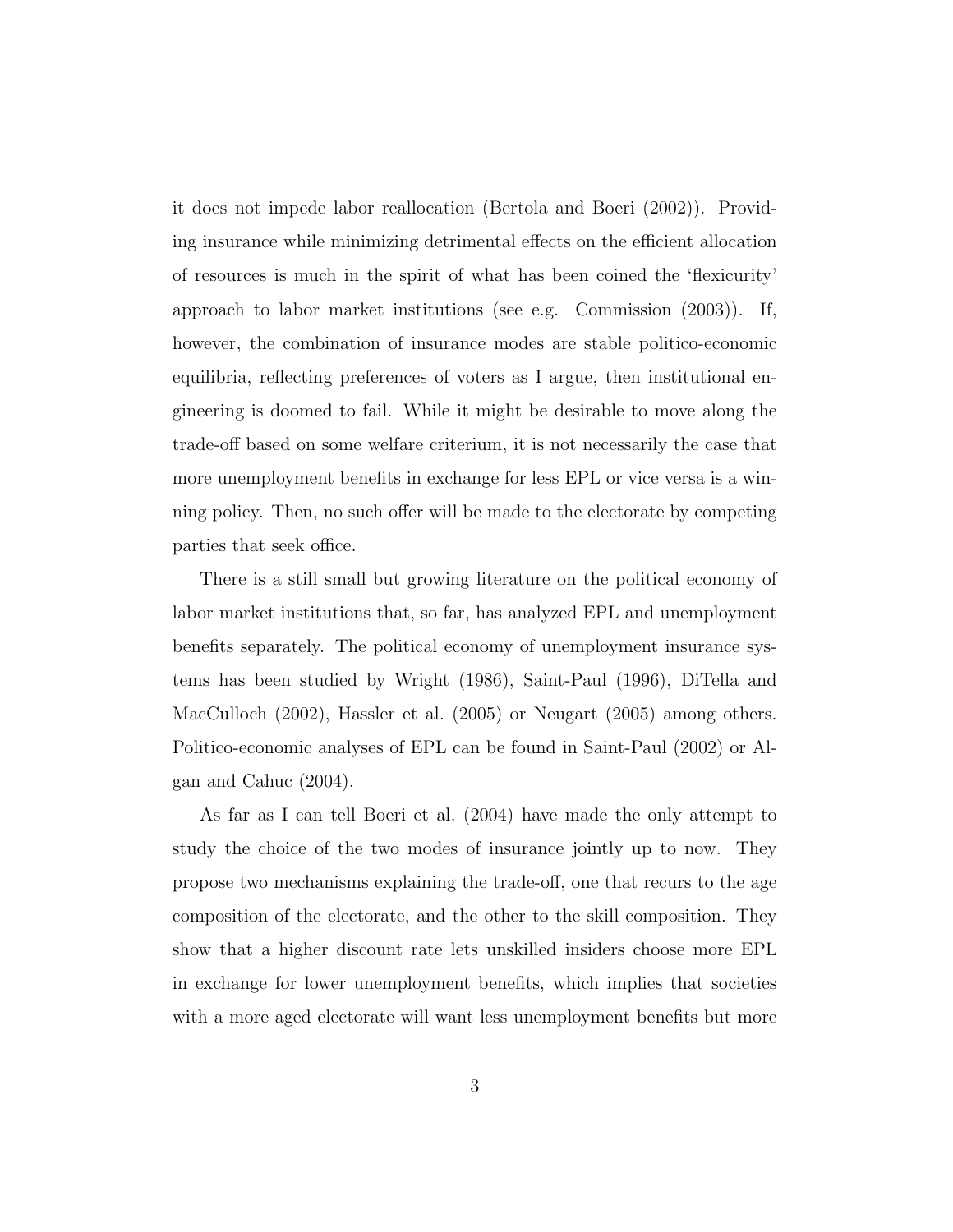EPL. Secondly, it is argued that cross country variation arises as the decisive voter may either be an unskilled insider with a relatively high desire for EPL or an unskilled outsider with a relatively high preference for unemployment benefits.

This paper adds an alternative but not necessarily competing explanation. I argue that voters out of the labor force living in a household that receives labor market income have a vital interest in the protection of the employed household member who provides intra family transfers. Thus, countries in which the family is a major means of income source for voters not attached to the labor market will find themselves with relatively high levels of EPL. Unemployment benefits in those countries are relatively lower as benefits have to be financed by taxes on labor income that reduce the employed voters' and consequently the families' net income. Besides providing a different mechanism for explaining the trade-off, this paper also distinguishes itself from Boeri et al. (2004) by employing a probabilistic voting model.

There is a considerable body of evidence on family transfers (see the e.g. Laitner (1997)) and also on labor supply decisions in the wake of those transfers (see e.g. McElroy (1985) or Rosenzweig and Wolpin (1993)). Not much is known, however, on how family transfers possibly affect the voting behavior of individuals and thus the choice of institutions. It has been argued that children who choose to live with their parents in order to circumvent credit constraints by intra family transfers have a vested interest in their parent's jobs being protected (see Fogli (2000)). Brugiavini et al. (2003) show that young individuals whose parents are retirees vote for a generous social security system due to the intra-family transfers that they receive. To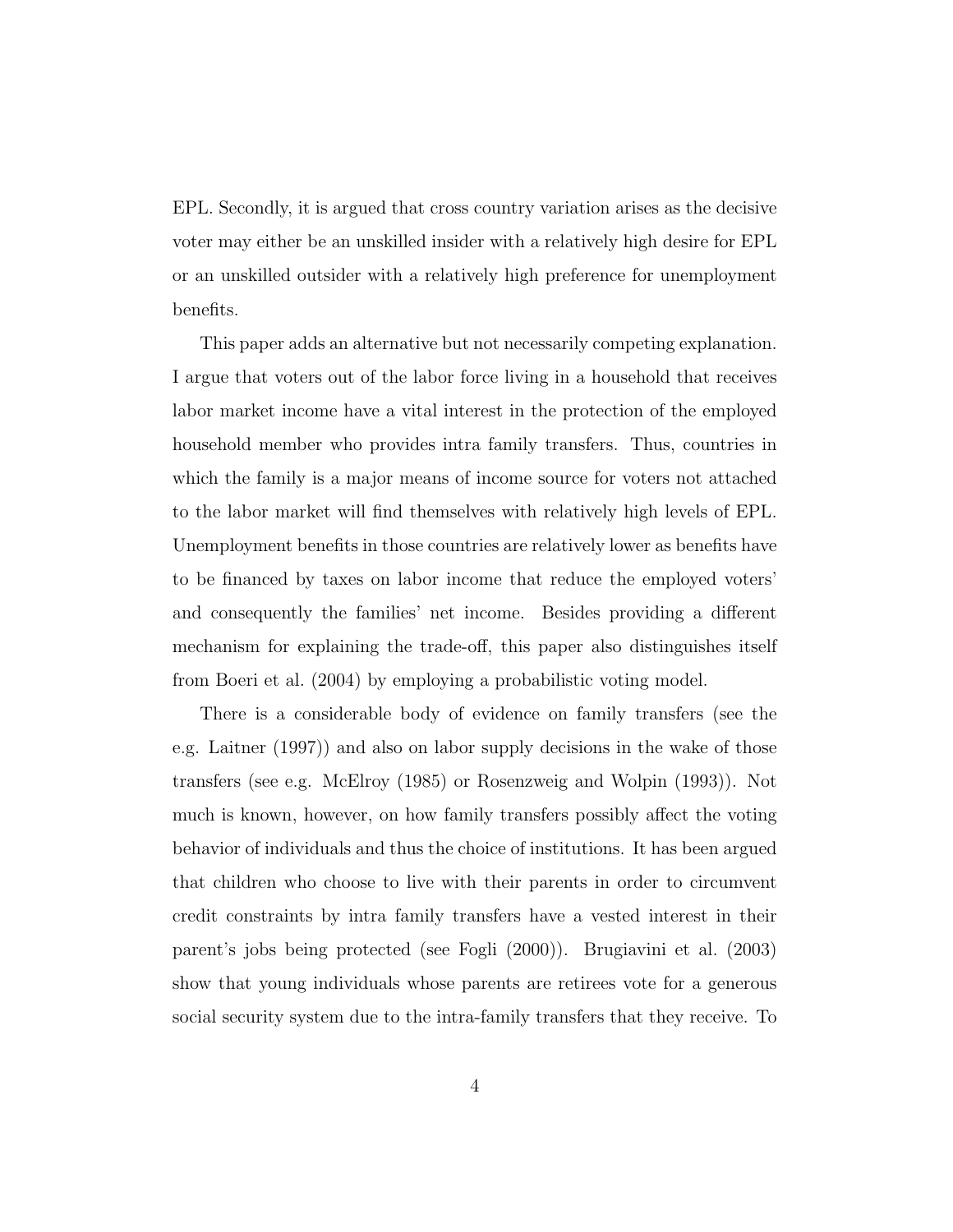the best of my knowledge, this paper is so far the only additional attempt to link family transfers to a positive analysis of labor market institutions.

The following two sections lay out the labor market model and the political decision mechanism. The results are given in section 3. Section 4 presents cross country evidence that supports the main proposition. The last section concludes.

#### 2 The model

#### 2.1 The labor market

Voters can be employed  $E$ , unemployed  $U$ , and out of the labor force  $O$ . I assume that the share of voters out-of-the labor force is exogenous. This group is completely unattached to the labor market. Employed voters can become unemployed at a rate  $s(f)$  and unemployed voters can find jobs at a rate  $a(f)$ . I denote with  $0 \le f \le 1$  a job protecting institution, such that in an economy without job protection legislation a job goes sour at rate  $s(1)$ whereas not every job hit by an unfavorable shock is given up in a regulated economy  $(s_f > 0)$ . Furthermore, job protection legislation shall reduce the number of vacancies posted so that the outflow rate declines in less flexible economies  $(a_f > 0)$ .

Besides job protection, there shall be a second institution on which voters decide: unemployment benefits. In an economy with unemployment benefits, an unemployed voter shall receive a share  $\delta$  of his former wage w, with the replacement rate fulfilling  $0\leq \delta \leq 1.^1\,$  Duration of payment of unemployment

<sup>&</sup>lt;sup>1</sup>Note, that for simplicity I postulate that the replacement rate does not have an influ-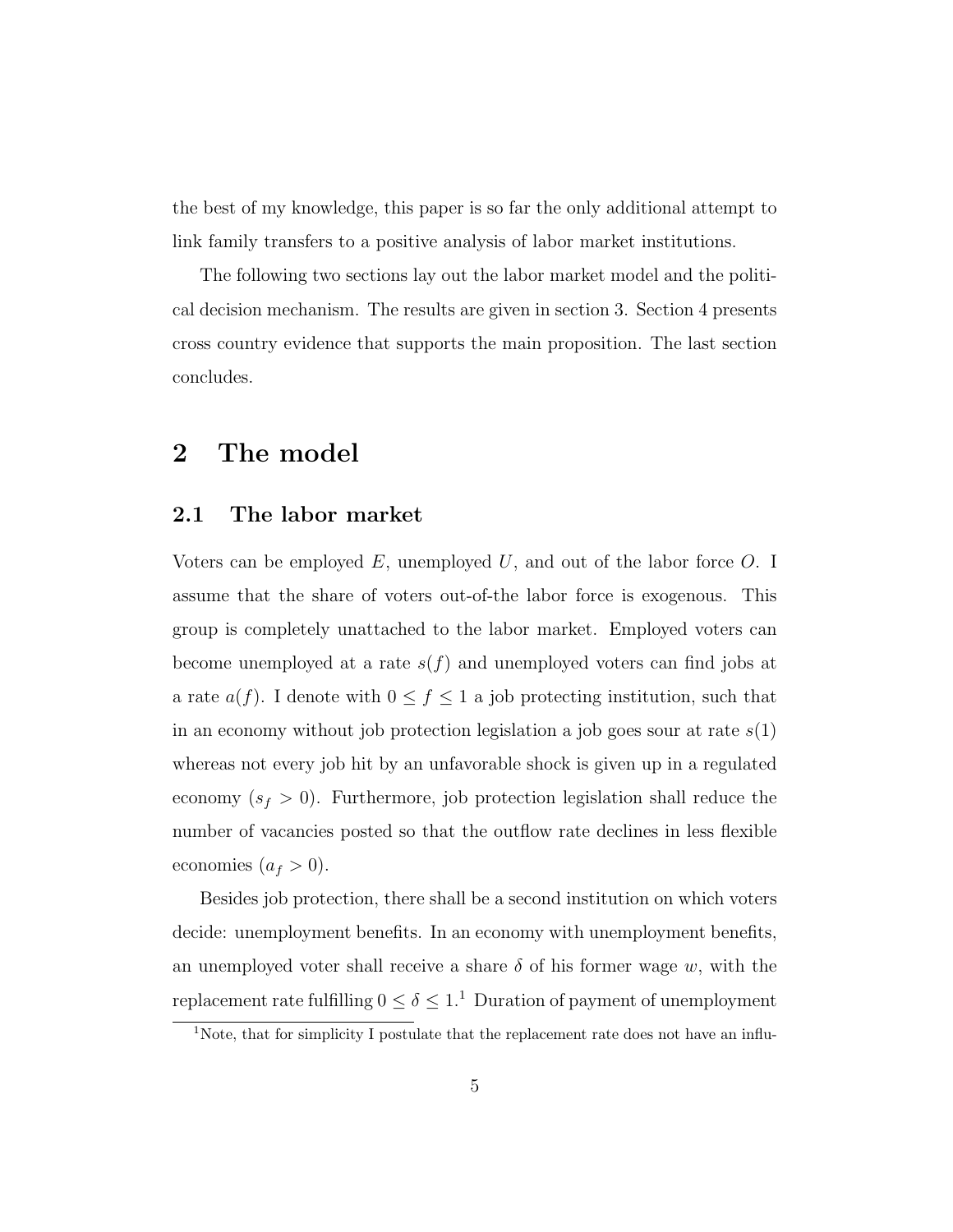benefits is limited to the first period of unemployment.

Due to a constant returns to scale production technology the wage is fixed ( $w = 1$ ). Out of his wage income a worker has to pay a tax  $\tau_t$  which finances the unemployment benefits. In each period the government runs a balanced budget. Thus, the budget constraint for the first period writes

$$
\tau_1 e_1 = \delta u_1,\tag{1}
$$

where the subscript denotes time  $t = 1$ . In the steady state flows into unemployment equal flows out of unemployment so that the balanced budget constraint in equation (1) can also be written as:

$$
\tau_1 = \frac{s(1)}{a(1)} \delta.
$$

For the second period balancing the budget requires

$$
\frac{a(f)}{a(f) + s(f)}\tau_2 = s(f)\frac{a(1)}{a(1) + s(1)}\delta,\tag{2}
$$

where the first term on the left hand side is the employment rate in period 2 which is multiplied with the wage  $(w = 1)$  and the tax in period 2. As unemployment benefits duration is limited to one period, all those workers who were unemployed in the first period and did not find a job in the second period do not receive unemployment benefit payments anymore. Thus, what has to be financed by the unemployment benefit system is the benefit ence on the outflow rate from unemployment  $(a<sub>\delta</sub> = 0)$ , even though one might argue that search intensities of unemployed workers are a function of the insurance level. However, empirical evidence suggest that it is rather the duration of unemployment benefit payments than the replacement rate that matters for the transition probability to employment, see e.g. Freeman (1998).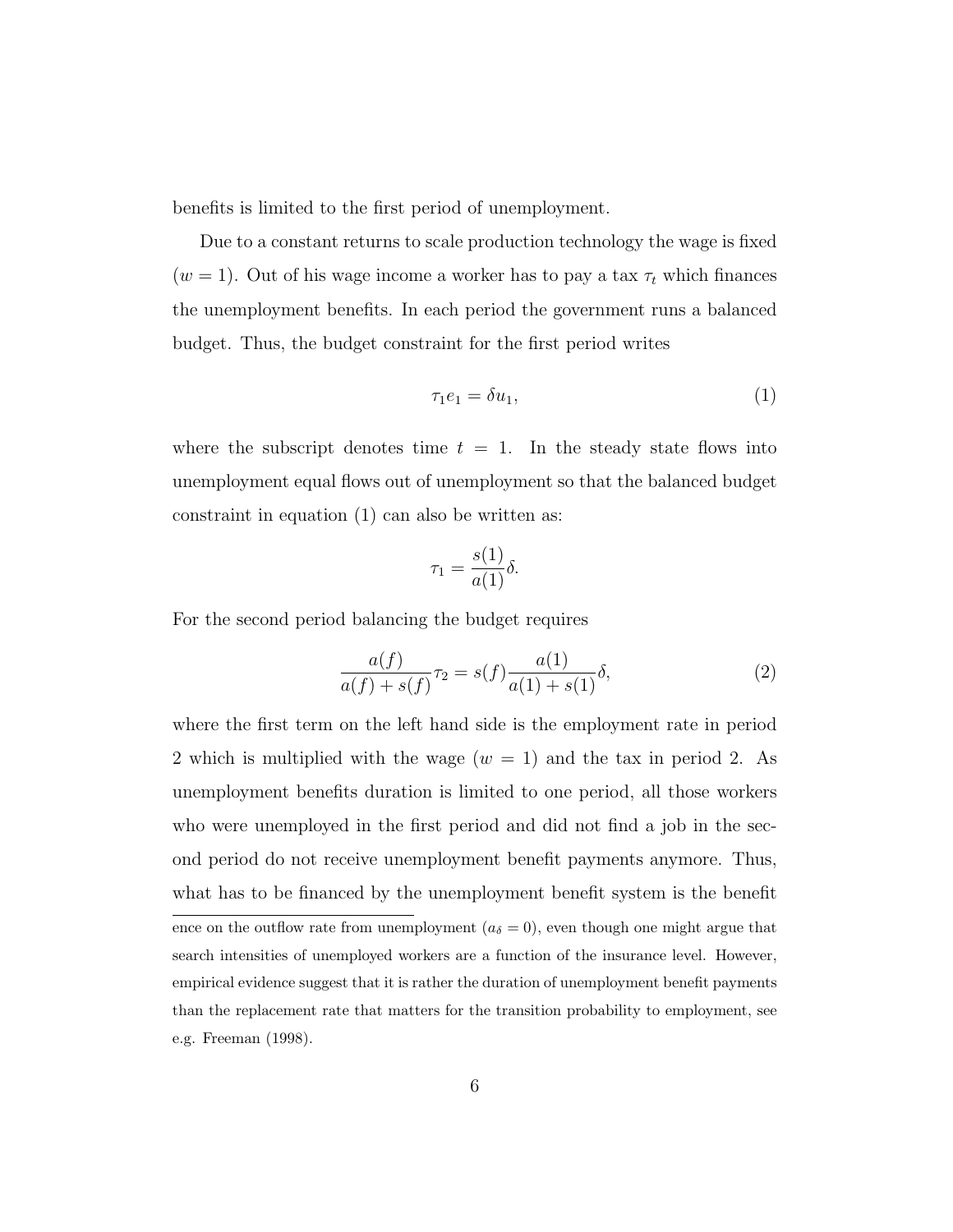payments to the workers who just lost their jobs. The number of inflows into unemployment equals the inflow rate times the employment rate in period 1. Solving equation (2) for the tax in period 2 yields

$$
\tau_2 = M\delta
$$

with

$$
M = s(f)\frac{a(f) + s(f)}{a(f)}\frac{a(1)}{a(1) + s(1)} = s(f)\frac{e_1}{e_2}.
$$

Voters out-of-the labor force shall receive no income, unless they live in a household with an employed voter. In this case they derive utility from an intra household public good that is provided by the bread-winner. Quite commonly I model the transfer that a person out-of-the labor force receives from an employed person with whom he shares the household as a public good (see Bergstrom (1997)). Here, the idea is that the employed household member derives utility from two goods, a private one  $(c)$  to which he exclusively has access to, and a public good  $(y)$  from which every household member enjoys utility.<sup>2</sup> The amount of the public good, and thus intra household transfers is a choice of the employed household member. He allocates income  $(1-\tau_t)$  between those two goods (both having a price of one by assumption) to maximize his utility

$$
U(c, y) = c^{\gamma} + y^{\gamma},\tag{3}
$$

with  $0<\gamma<1,$  given his budget and given the policies  $\delta$  and  $f.$ 

The timing of the model is the following (see also Figure 1): At  $t = 0$ workers are allocated to states  $E, U$  and  $O$ . A share  $\epsilon$  of voters who are not

<sup>2</sup>Examples for the public good are shared living space, television or shared automobile trips.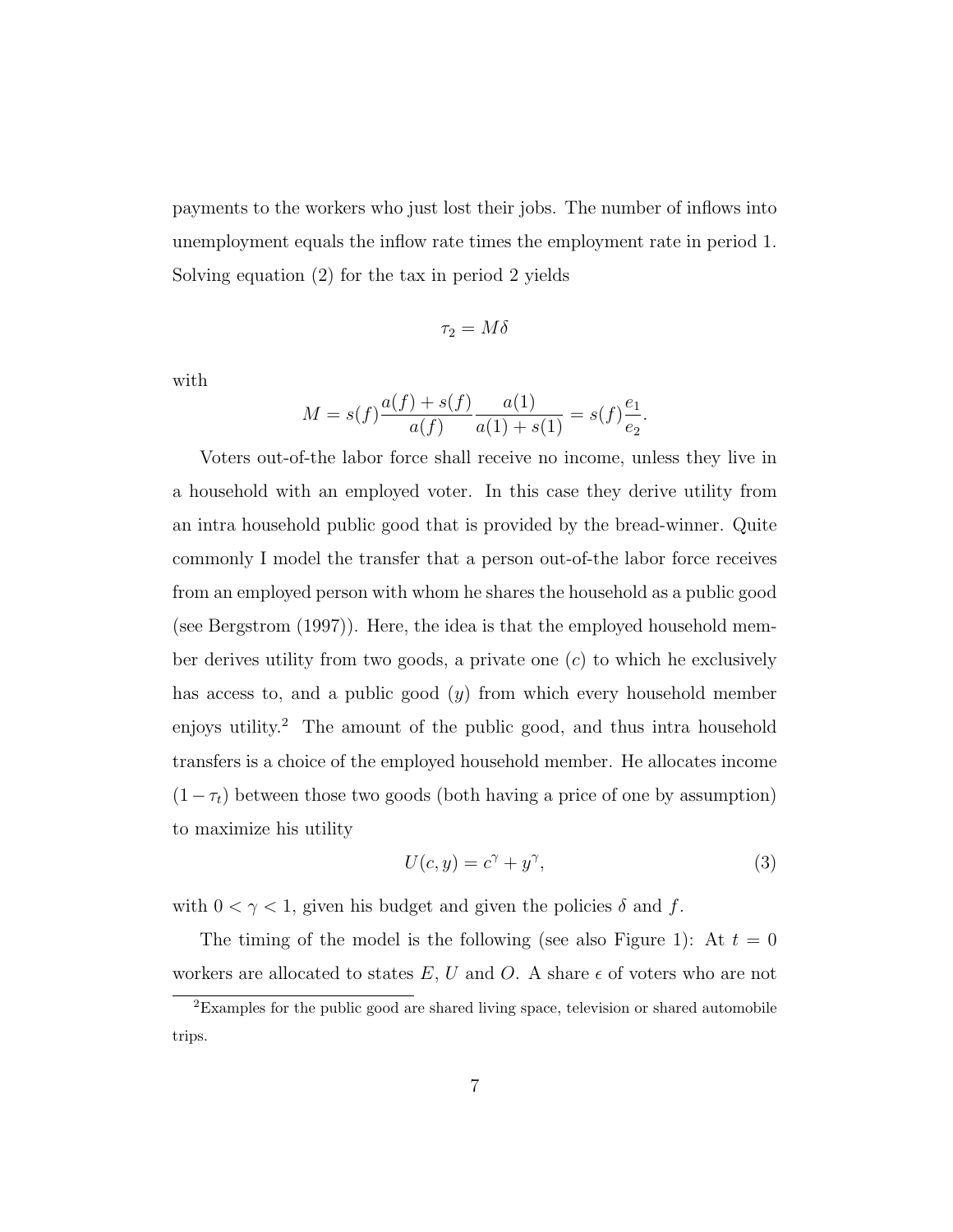attached to the labor market lives in a household with an employed voter. Thus, a household always consists of two persons. At time  $t = 0$  no institutions are in place, so that unemployed workers have zero income while the employed earn  $w = 1$ . At the beginning of the following period  $(t = 1)$  the electorate votes on the two labor market institutions: job protection legislation and unemployment benefits. The institutions are implemented right after the election. Production takes place, with employed workers earning  $(1 - \tau_1)$  and unemployed workers receiving benefits  $\delta$ . At the end of period  $t = 1$  a firm might be hit by a shock. Workers are laid off and unemployed workers may find a job. In period  $t = 2$ , production takes place with employed workers earning  $(1 - \tau_2)$  and unemployed workers receiving benefits δ. Those who were unemployed in period 1 and did not find a job in period 2 (the long-term unemployed) shall not receive benefits. Time ends after period two elapsed.

I will proceed deriving the value functions for each state before introducing the political decision mechanism. Neglecting discounting, the value equation for the four types of agents write for the first period of production

$$
V_1^E = 2(\frac{1}{2}(1 - \tau_1))^{\gamma} + sV_2^U + (1 - s)V_2^E \tag{4}
$$

$$
V_1^U = 2(\frac{1}{2}\delta)^\gamma + aV_2^E + (1 - a)V_2^{U_L}
$$
\n(5)

$$
V_1^{O_F} = \left(\frac{1}{2}(1-\tau_1)\right)^{\gamma} + V_2^{O_F} \tag{6}
$$

$$
V_1^{O_S} = 0 + V_2^{O_S}.\tag{7}
$$

The employed voter allocates his income in equal shares on the private good and the public good. At the end of the period after the shock hit, the employed voter may loose his job with  $s(f)$  which yields utility  $V_2^U$  in the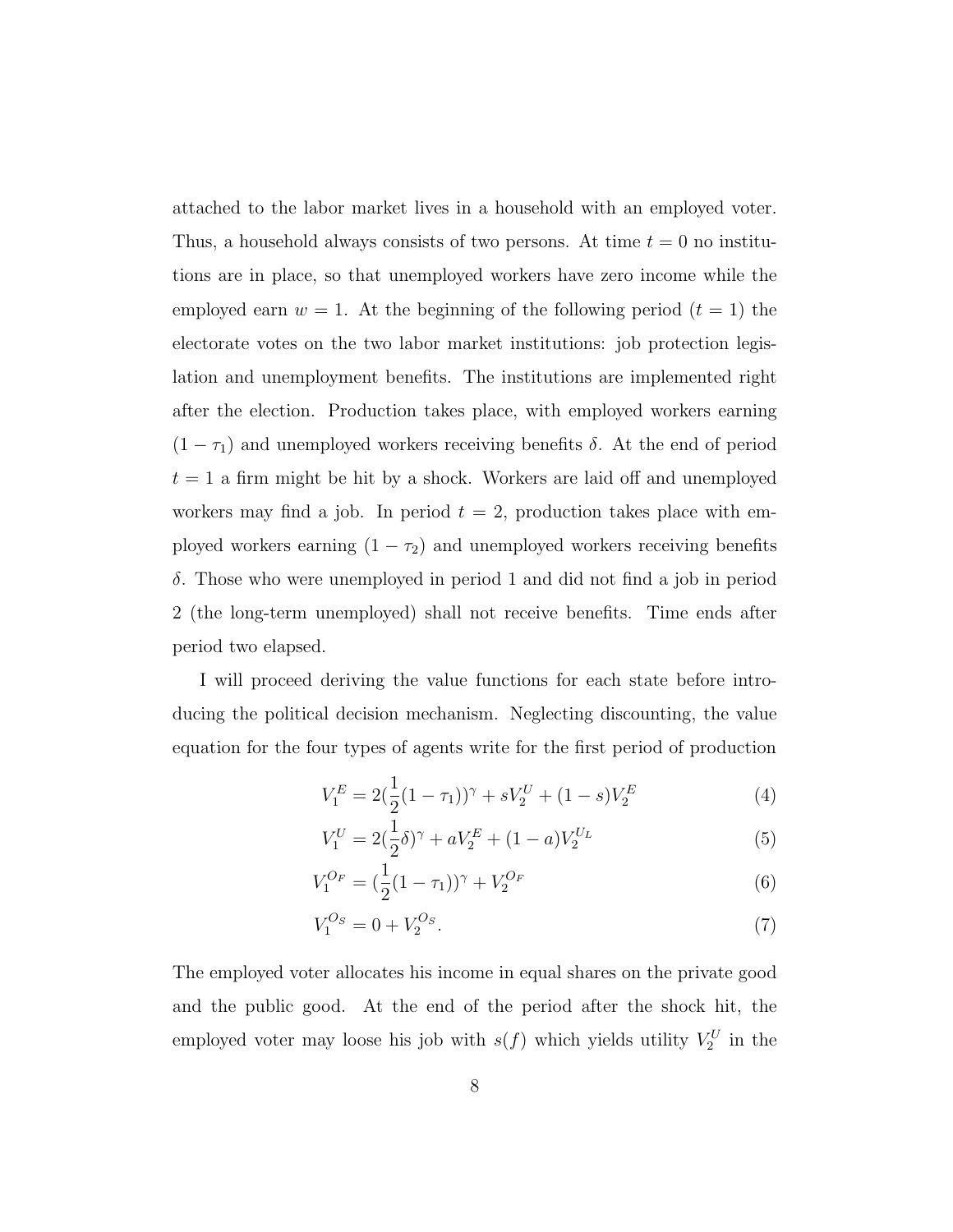

Figure 1: Sequence of events

second period or stay employed yielding utility  $V_2^E$ . The unemployed voter also allocates his income which is the unemployment benefits between the private and the public good. At the end of period 1 the unemployed voter finds a job at rate  $a(f)$  in which case he will enjoy  $V_2^E$  in the second period, or stay unemployed which will yield him utility  $V_2^{U_L}$  of a long-term unemployed. If a person who is not attached to the labor market lives in a household with an employed voter he has access to the intra household public good. As by assumption those voters shall not enter employment or become eligible for unemployment benefits, their second period utility will be  $V_2^{O_F}$  for certain. Those voters out-of-the labor force who do not live within households have zero income.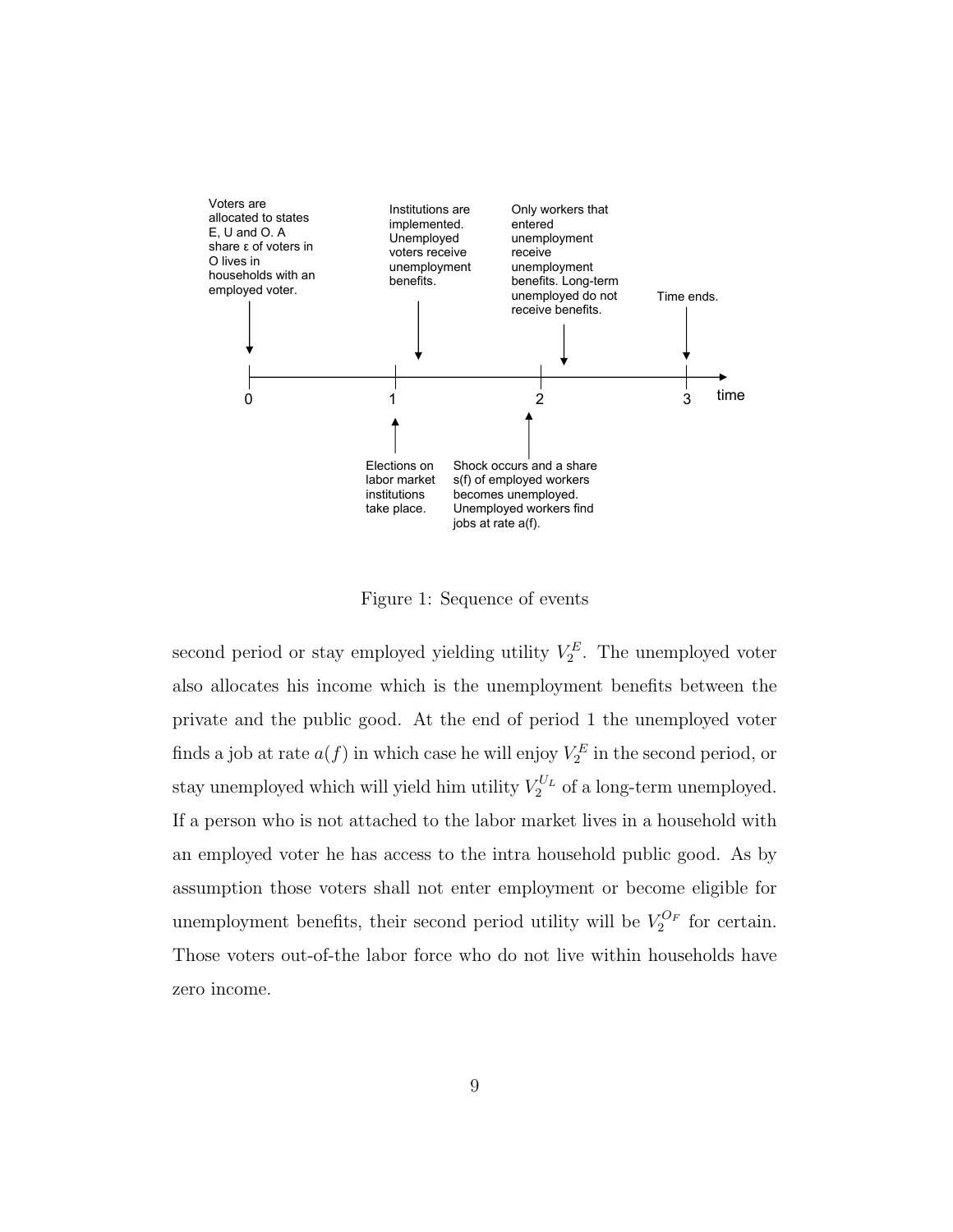The second period utilities for each type of voter are given by

$$
V_2^E = 2(\frac{1}{2}(1-\tau_2))^{\gamma}
$$
\n(8)

$$
V_2^U = 2(\frac{1}{2}\delta)^\gamma \tag{9}
$$

$$
V_2^{U_L} = 0 \tag{10}
$$

$$
V_2^{O_F} = s(\frac{1}{2}\delta)^\gamma + (1-s)(\frac{1}{2}(1-\tau_2))^\gamma \tag{11}
$$

$$
V_2^{Os} = 0 \tag{12}
$$

In period 2 the employed pay taxes  $\tau_2$  so that their net income accrues to  $(1 - \tau_2)$  which again is equally allocated to the private and public good. Benefits to the (short-term) unemployed are  $\delta$ . The long term unemployed shall have zero income. The second period income from intra household public goods for the voter who is out of the labor force and lives in a household depends on the status of the household member that was employed in period one but might have lost his job at the end of period 1. Also in period 2 voters out-of-the labor force not living in households receive zero income. Inserting equations (8) to (12) into equations (4) to (7) yields utilities for the different types of voters in period 1 over the two institutions f and  $\delta$  as

$$
V_1^E = 2(\frac{1}{2}(1-\tau_1))^{\gamma} + s2(\frac{1}{2}\delta)^{\gamma} + (1-s)2(\frac{1}{2}(1-\tau_2))^{\gamma}
$$
  
\n
$$
V_1^U = 2(\frac{1}{2}\delta)^{\gamma} + a2(\frac{1}{2}(1-\tau_2))^{\gamma}
$$
  
\n
$$
V_1^{OF} = \frac{1}{2}V_1^E
$$
  
\n
$$
V_1^{OS} = 0.
$$

I turn to the political decision mechanism now.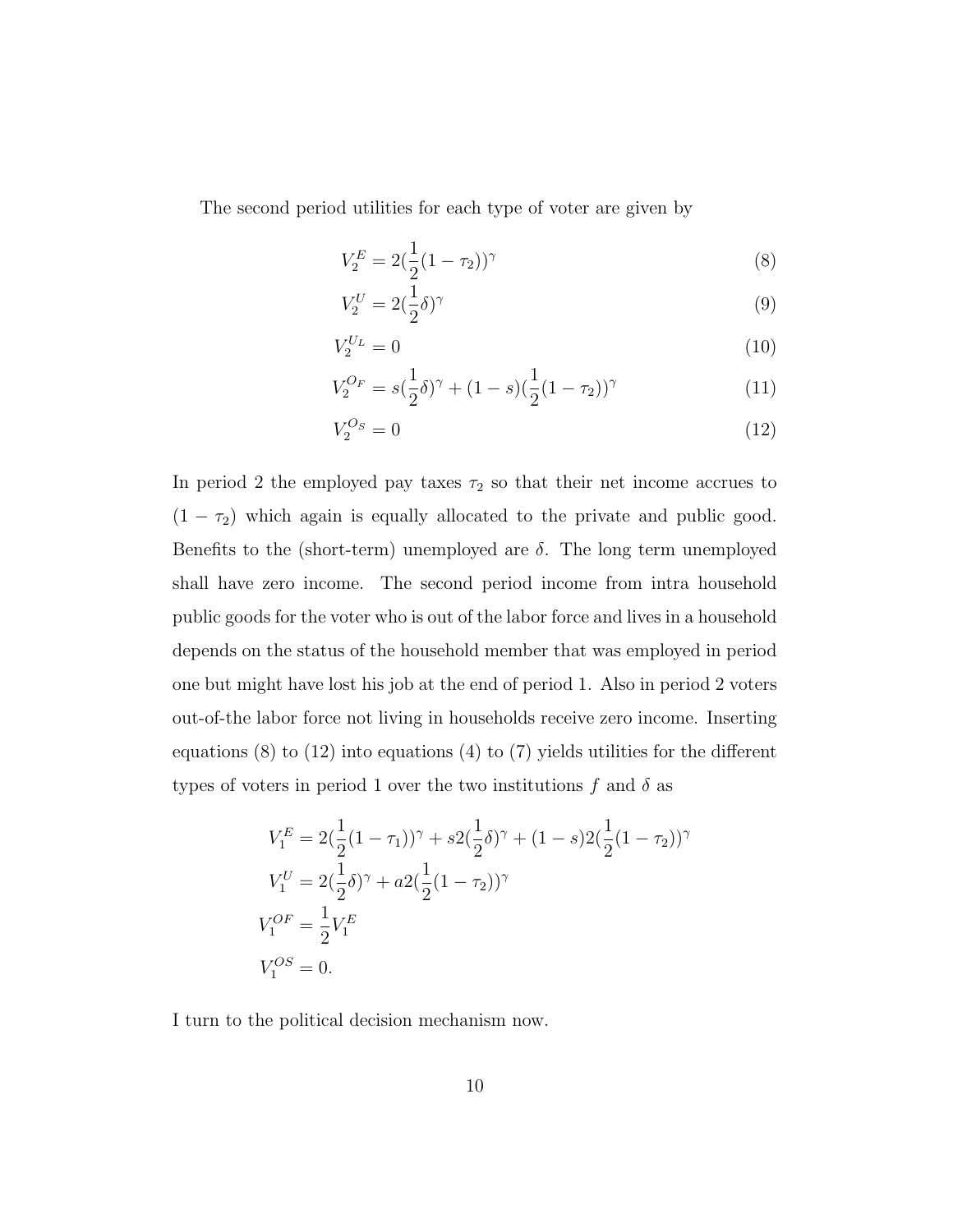#### 2.2 The political sphere

I employ a probabilistic voting model, see Persson and Tabellini (2000). Two office seeking parties  $P = A, B$  shall simultaneously make proposals for the two policy variables EPL  $(f_P)$  and the replacement rate  $(\delta_P)$ . The groups of voters shall have identical ideologies  $\rho$  for the competing parties, uniformly distributed with density  $\phi$  and zero means. In addition there is an overall ideological disposition denoted with  $\eta$  which is also distributed uniformly and of mean zero, however with density  $\psi$ . A voter i of type J, with  $J =$  $E, U, O<sub>F</sub>, O<sub>S</sub>$  will vote for party A if his utility fulfills

$$
V^{J}(q_{A}) \ge V^{J}(q_{B}) + \rho^{iJ} + \eta,
$$
\n(13)

with  $q_P$  being the vector over the two policies  $f_P$  and  $\delta_P$ . The timing is such that the two parties simultaneously make the policy proposals  $q_A$  and  $q_B$  at the end of period zero. Then the uncertainty with respect to the ideological dispositions of the voters is resolved. Elections are held and the winning party implements its announced policy at the beginning of period 1.

Parties maximize their expected winning probability  $p_P = P(\pi_P > 1/2)$ , where  $\pi_P$  are the votes that party P receives taking as given the policy of the competing party. The upshot of the probabilistic voting model is that the parties maximize a weighted welfare function in order to derive a policy proposal that gets them into office. In short, they maximize a function W:

$$
W = e_1 V_1^E(q_P) + u_1 V_1^U(q_P) + \epsilon o V_1^{O_F} + (1 - \epsilon) o V^{O_S}
$$
 (14)

with respect to the policies  $q_P(\delta, f)$ .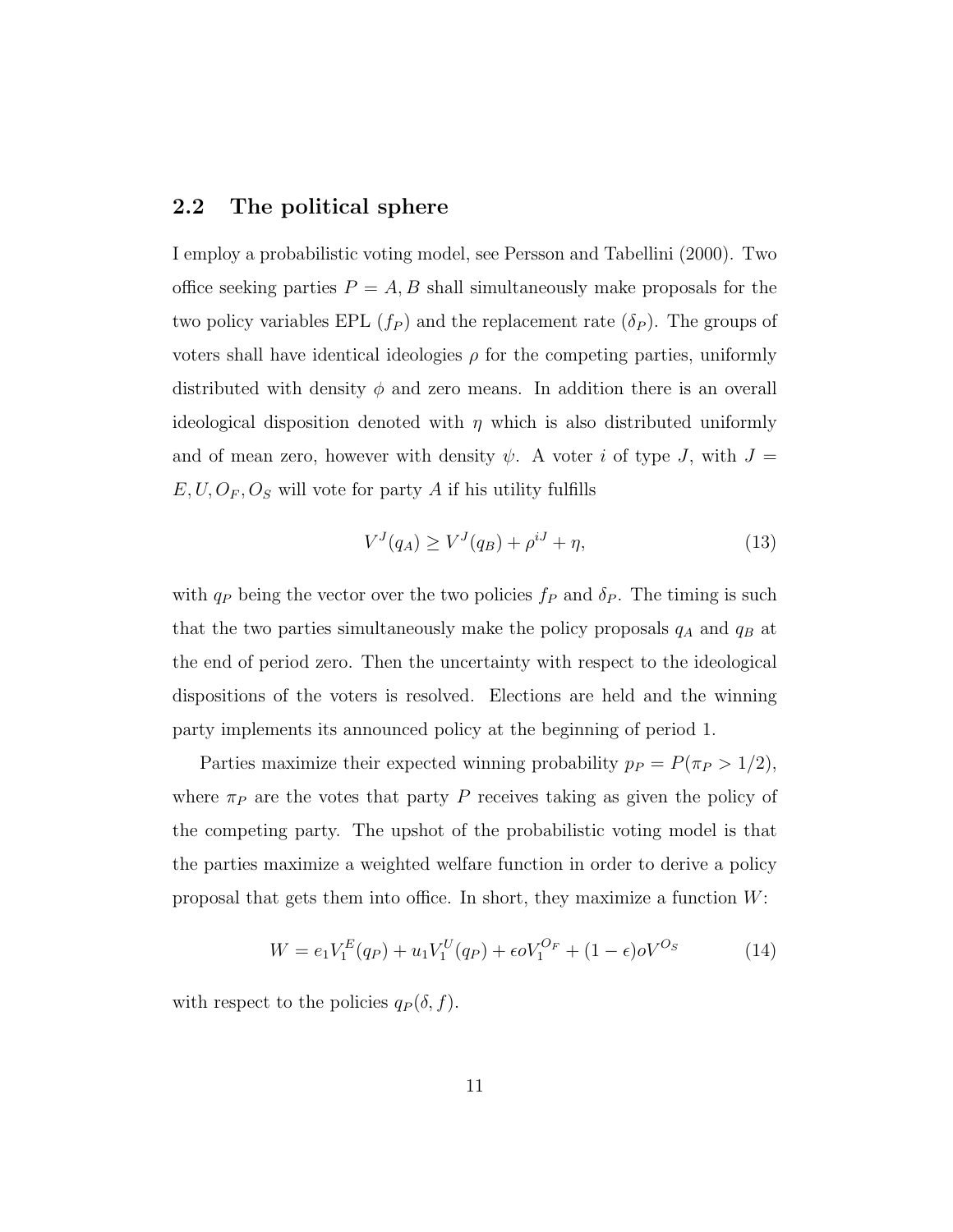#### 3 Results

Note, that the weights in equation (14) are independent from the choice of the labor market market insurance devices, due to the assumptions that unemployment benefits do not change the outflow rate from unemployment and job protection legislation only 'bites' at the end of period one after the shock occurred. The unemployment benefits and EPL are determined by the first order conditions

$$
e_1 \frac{\partial V_1^E}{\partial \delta} + u_1 \frac{\partial V_1^U}{\partial \delta} + \frac{1}{2} \epsilon \sigma \frac{\partial V_1^E}{\partial \delta} = 0
$$
  

$$
e_1 \frac{\partial V_1^E}{\partial f} + u_1 \frac{\partial V_1^U}{\partial f} + \frac{1}{2} \epsilon \sigma \frac{\partial V_1^E}{\partial f} = 0,
$$

using  $V_1^E = 2V_1^{O_F}$ . As the utility of voters out-of-the labor force and not living in a family is not affected by the choice of insurance, only the marginal costs and benefits of the employed, unemployed and those out-of-the labor force living in a household determine the winning labor market policy. Inserting utilities and taking partial derivatives yields after rearranging the first order condition on the replacement rate as

$$
(e_1 + \frac{1}{2}\epsilon o)(-\frac{u_1}{e_1} \frac{1}{(\frac{1}{2}(1 - \delta \frac{u_1}{e_1}))^{1-\gamma}} - (1 - s)M \frac{1}{(\frac{1}{2}(1 - \delta \frac{u_1}{e_1}))^{1-\gamma}} + s \frac{1}{(\frac{1}{2}\delta)^{1-\gamma}})
$$
  
+  $u_1(\frac{1}{(\frac{1}{2}\delta)^{1-\gamma}} - aM \frac{1}{(\frac{1}{2}(1 - \delta \frac{u_1}{e_1}))^{1-\gamma}}) = 0.$  (15)

The first order condition consists of two terms. One which is weighted with the share of the employed in period 1 and those living in a household with them. The other carries the unemployment rate in period 1 as a weight. An increase in the replacement rate decreases the utility of the former group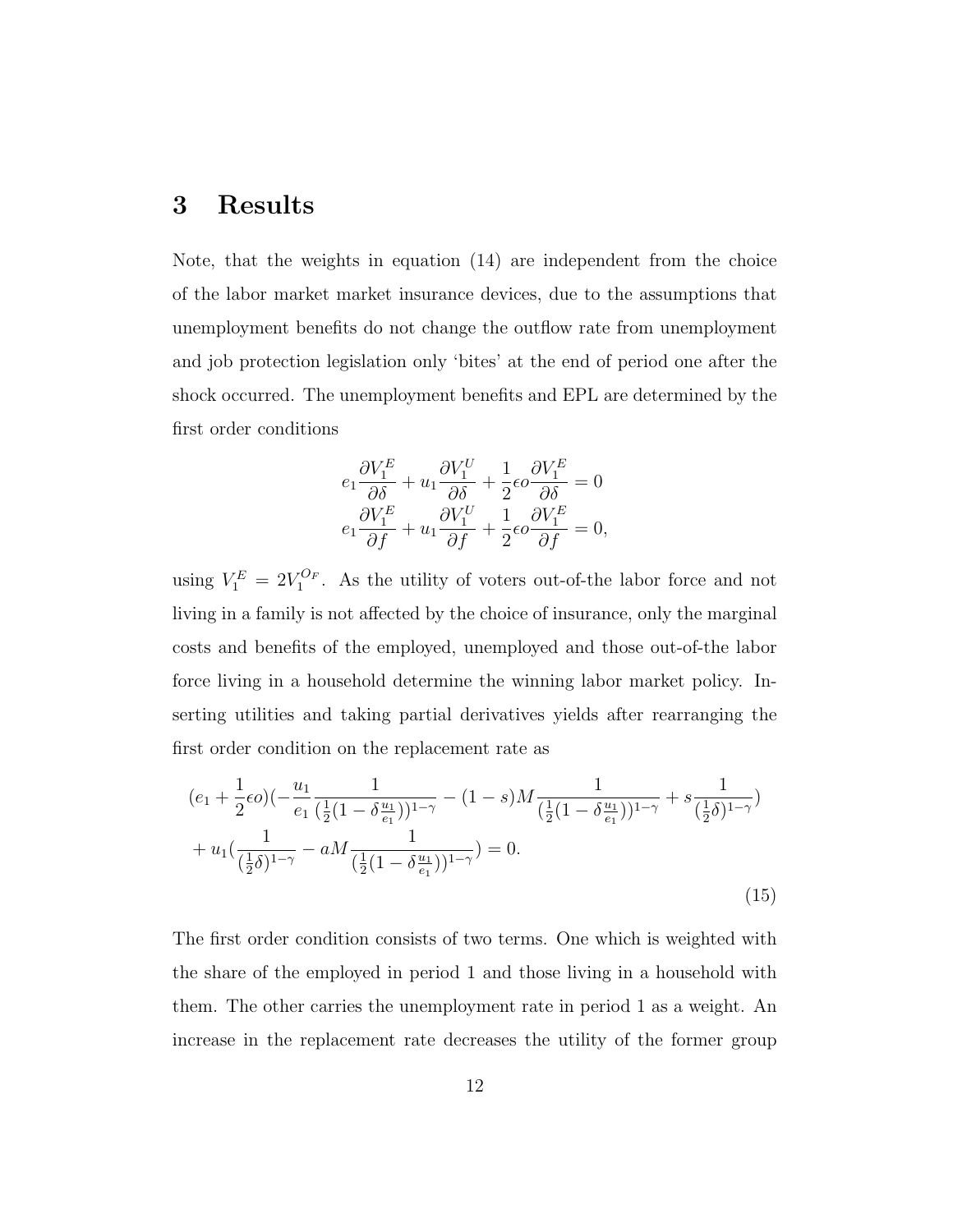as a voter in this group has to finance it in period one and should he stay employed also in period 2. In case he becomes unemployed he will profit from an increase in the replacement rate. An unemployed voter yields a marginal gain from an increase in the replacement rate in period 1 but should he find a job in period 2, he would have to carry the additional tax burden that comes with an increase in the replacement rate.

Inserting the utility functions and taking partial derivatives yields the first order condition on EPL for the political parties as

$$
(e_1 + \frac{1}{2}\epsilon o)(-s_f(2(\frac{1}{2}(1 - M\delta))^{\gamma} - 2(\frac{1}{2}\delta)^{\gamma}) - (1 - s)K\delta \frac{\gamma}{(\frac{1}{2}(1 - M\delta))^{1-\gamma}}) + u_1(2a_f(\frac{1}{2}(1 - M\delta))^{\gamma} - aK\delta \frac{\gamma}{(\frac{1}{2}(1 - M\delta))^{1-\gamma}}) = 0,
$$
\n(16)

with  $K = dM/df$ . A more rigid economy has a positive effect on the utility of the employed and those out-of-the labor force living with them. They oppose a more flexible economy as it would raise the likelihood of a job loss that would be accompanied by an income loss, given that income from work is higher than unemployment benefits. Suppose  $K \geq 0$  which is fulfilled as long as the elasticity of employment in the second period with respect to the inflow rate is smaller or equal to one  $(1 \geq (de_2/ds)(s/e_2))$ . Then those individuals would also suffer from a more flexible economy because the higher costs of the unemployment benefit system would have to be covered by a higher tax rate should they stay employed. If  $K \leq 0$ , the case where more flexibility reduces the tax burden in period 2, the tax effect would have the opposite sign. Turning to the marginal effects for the unemployed, one sees that a more flexible economy raises the utility of the unemployed as it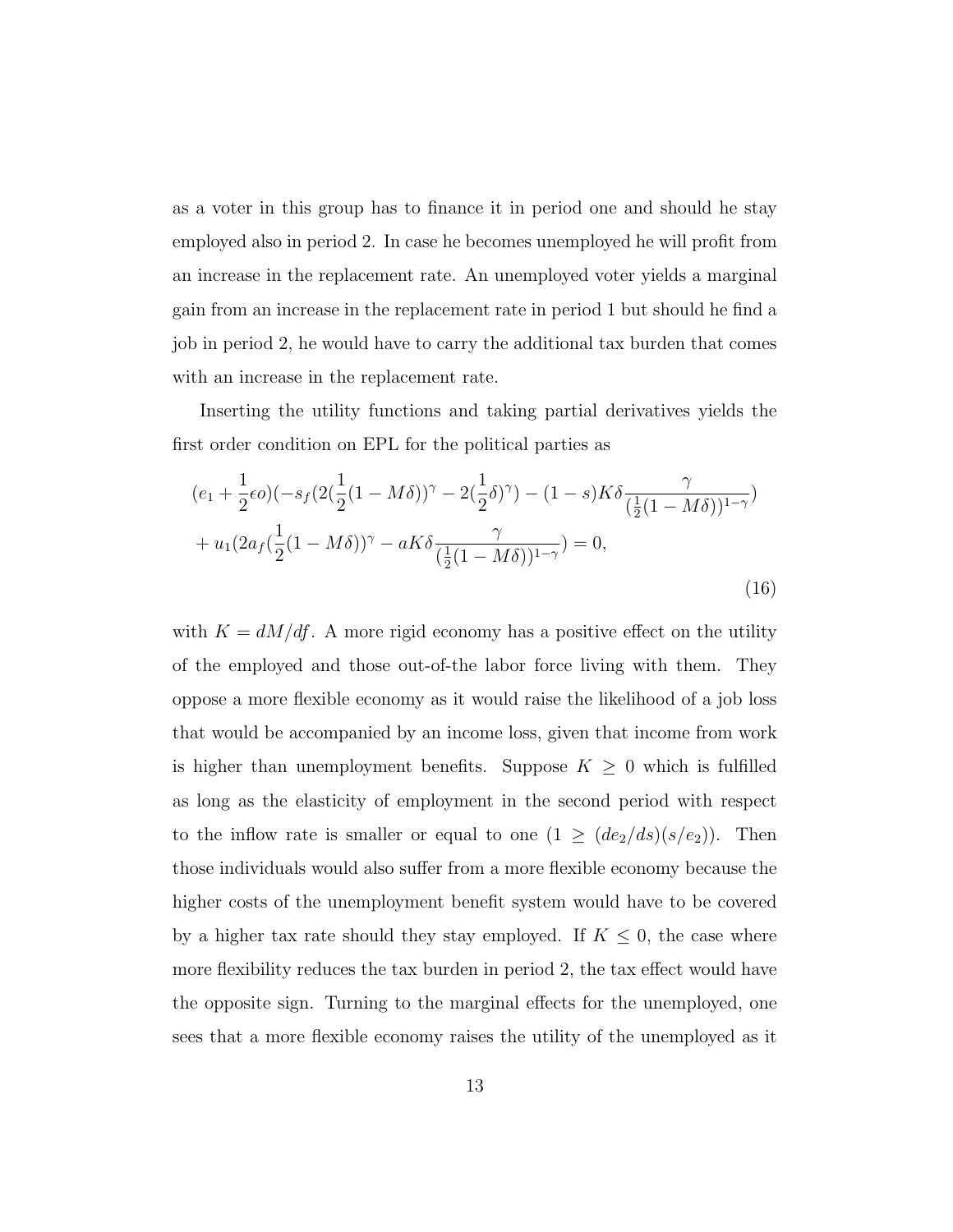increases the transition rate to employment. There is also a tax effect for the unemployed voter that he weighs with the likelihood of finding a job in period 2. Should the tax burden be reduced by a more flexible economy the marginal effect on the utility would be positive and vice versa.

In the following I derive conditions under which a higher share of household coverage  $\epsilon$  yields a politico-economic equilibrium with more job protection relative to unemployment benefits.

For accomplishing this, let me first have a closer look at the choice of the unemployment benefit system given job protection. The first order condition (equation (15)) shows that the optimal choice of the competing parties is a weighted average of the choices of the employed and those living with them on the one hand, and the unemployed on the other hand. An unemployed voter's optimal choice of benefits given any level of job protection would be

$$
\delta_{un} = \frac{1}{u_1/e_1 + (aM)^{\frac{1}{1-\gamma}}}
$$

while an employed voter would prefer

$$
\delta_{emp} = \frac{1}{u_1/e_1 + (u_1/e_1 + (1-s)M)^{\frac{1}{1-\gamma}}}.
$$

Obviously, an employed voter wants less insurance against unemployment given job protection than an unemployed. The unemployed voter's demand for insurance decreases as the economy becomes more flexible if a more flexible economy implies higher taxes in the second period  $(K > 0)$ . This is the case because employment becomes relatively less attractive, so that the benefits can fall to make the unemployed voter equally off. How an employed voter's optimal choice reacts to a more flexible economy is dependent on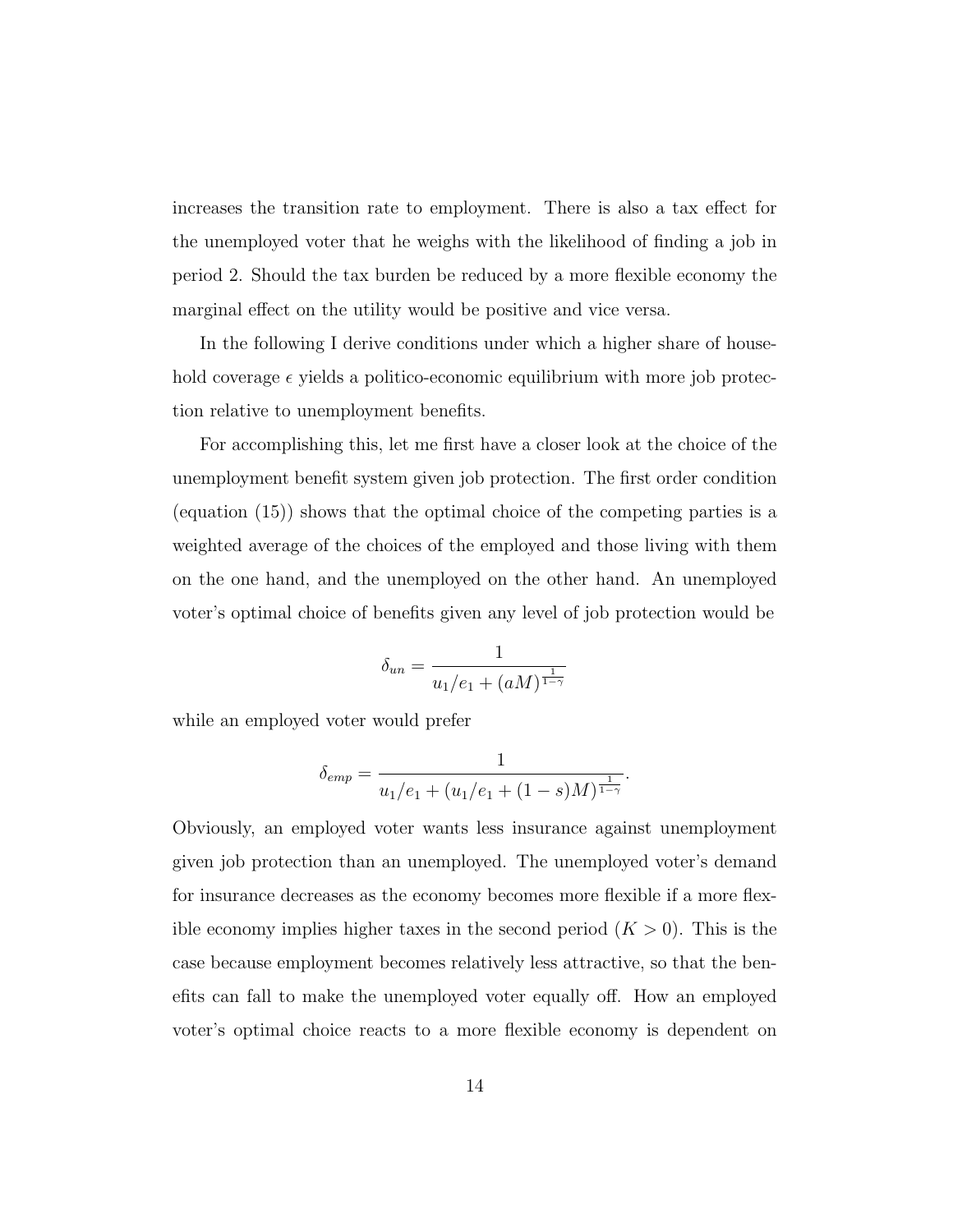the marginal effects of a change in flexibility on the likelihood of remaining employed and on the tax in the second period. Thus, while the first order condition on the unemployment benefits will clearly shift down in a diagram of  $(\delta, f)$  as more voters out-of-the labor force live in a household with an employed, the slope of the first order condition is ambiguous.

Now let me hold the benefit level fixed, and analyze the preferences over EPL. A conflict of interest between the two groups arises in such a way that the employed and those living with them in a household would always choose a more rigid EPL than an unemployed voter if  $K$  is sufficiently small in absolute terms. The intuition is the following: Assume  $K$  was positive then a more flexible economy increases the tax burden in the second period. This would generate the effect that an employed voter would rather have a more rigid economy. The unemployed voter will prefer to have a more flexible economy as long as the tax effect is sufficiently small. If the tax effect was not sufficiently small there would be no point for him in making the economy more flexible in order to raise the likelihood of a transition to employment because income would be taxed away in the second period. If K is negative, then the unemployed voter will want a fully flexible economy. The employed voter and his household member not being in the labor force will choose rigidity if K is sufficiently small in absolute terms. If it was not, a more flexible economy would reduce the tax burden in the second period so heavily that even an employed voter would want a more flexible economy. Thus, for  $K$  being sufficiently small in absolute terms the optimal choice of the political parties will be such that more EPL will arise as the ratio of voters out-of-the labor force receiving transfers increases, given any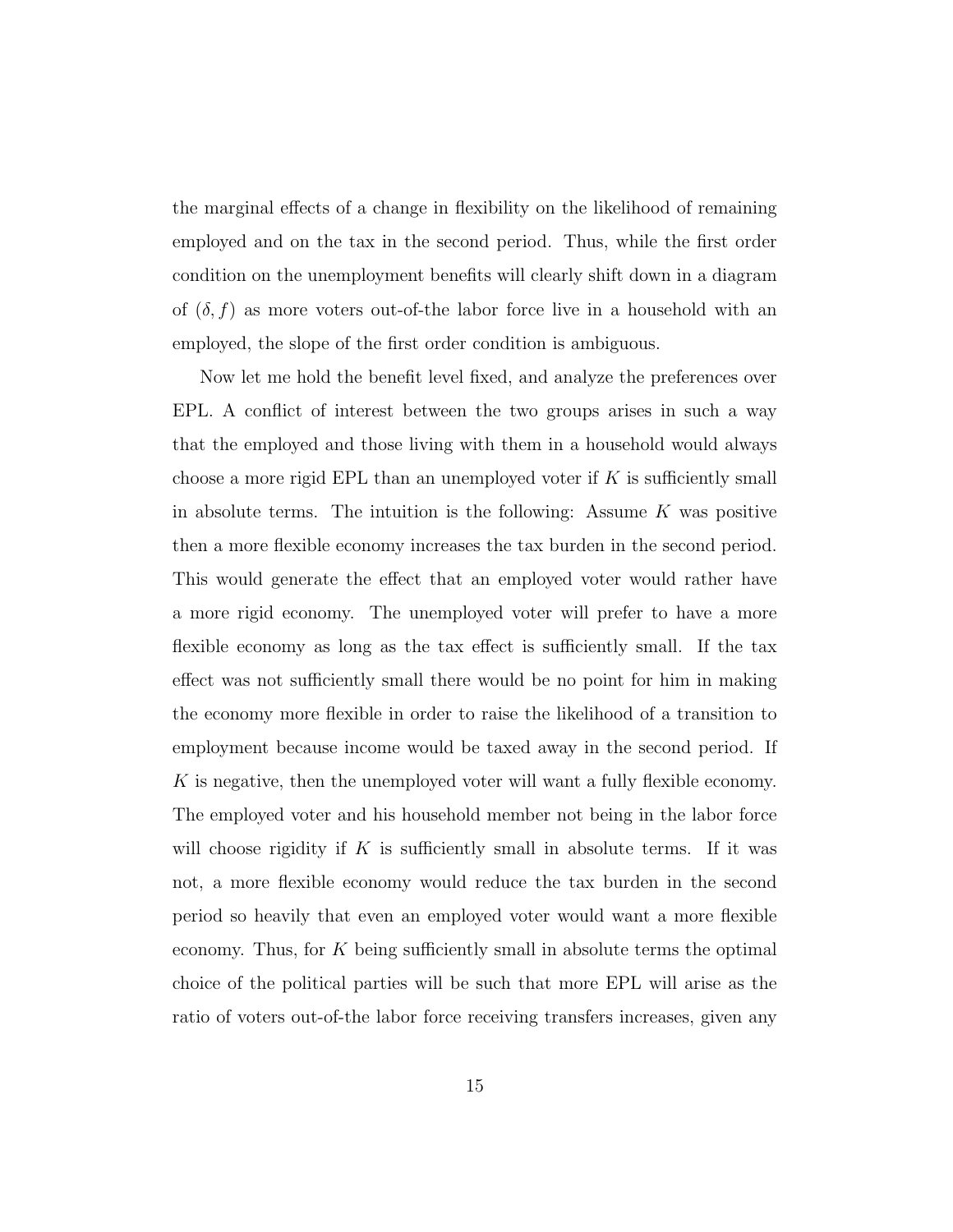level of unemployment benefits. As is the case with the first order condition on benefits, the slope of the first order condition on job protection is also ambiguous.<sup>3</sup>

That the comparative statics of the model yield higher EPL levels relative to unemployment benefits as the share of voters out-of-the labor force living in households increases can be illustrated by a numerical exercise. For the example the inflow and outflow rates have been specified as

$$
s = c + bf^{\beta}
$$

$$
a = d + hf^{\alpha}
$$

with  $c, b, \beta, d, h, \alpha > 0$ . Figure 2 shows the first order conditions for  $\epsilon = 0$ (solid line) and  $\epsilon = 1$  (dashed line). As the share of voters out-of-the labor force living in a household with an employed increases, unemployment benefits decrease and EPL becomes more stringent. Note, that the parameters which were chosen for the inflow and outflow rates yield reasonable values for the endogenous variables. Take the case where there is full coverage of voters out-of-the labor force by household transfer  $(\epsilon = 1)$ . With a quarterly calibration and  $a \approx 0.5$  average duration of unemployment is about half a year and the average duration of a job is approximately five years ( $s \approx 0.05$ ). The unemployment rate defined as unemployed divided by the sum of unemployed and employed in the second period of production is  $u_2 \approx 0.09$ . Remember that the share of voters out of the labor force in the numerical example is  $o = 0.3$ . Thus the employment rate defined as the employed divided by the whole population becomes approximately 0.7.

<sup>3</sup>For the numerical example that follows I verified the second order conditions for a maximum.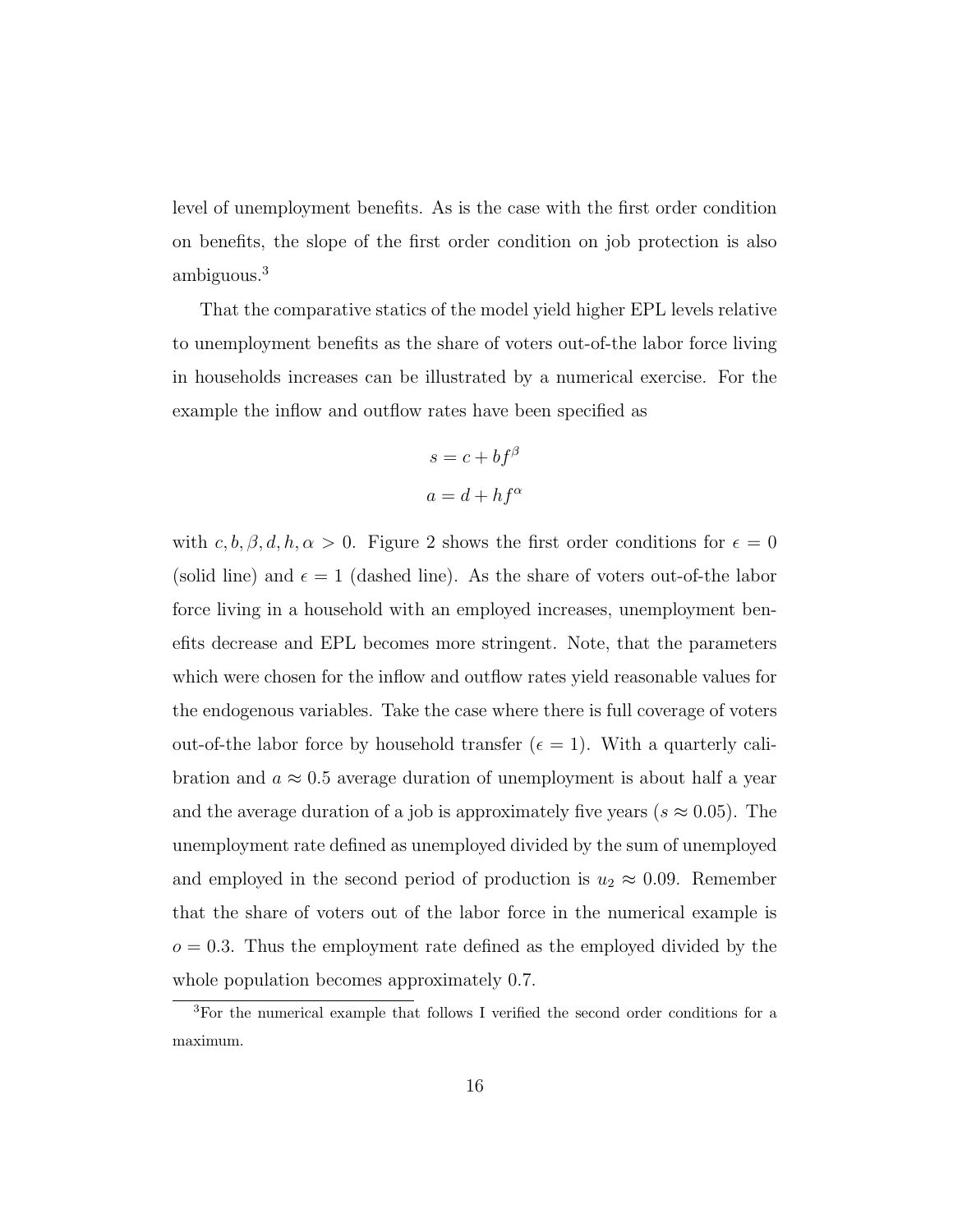

Figure 2: Politico-economic equilibria;  $c = 0.05, b = 0.05, \beta = 2, \alpha = 1, d =$  $0.5, h = 0.1, o = 0.3$ ; dashed line represents case in which  $\epsilon = 1$ ; solid line represents case in which  $\epsilon = 0$ .

The following section presents empirical evidence supporting the explanation of the trade-off between the two insurance devices.

## 4 Evidence

Figure 3 plots a measure of the trade-off of the two insurance devices against an indicator that captures the role of households as a means of an income source. The vertical axis is the ratio of the replacement rate and the OECD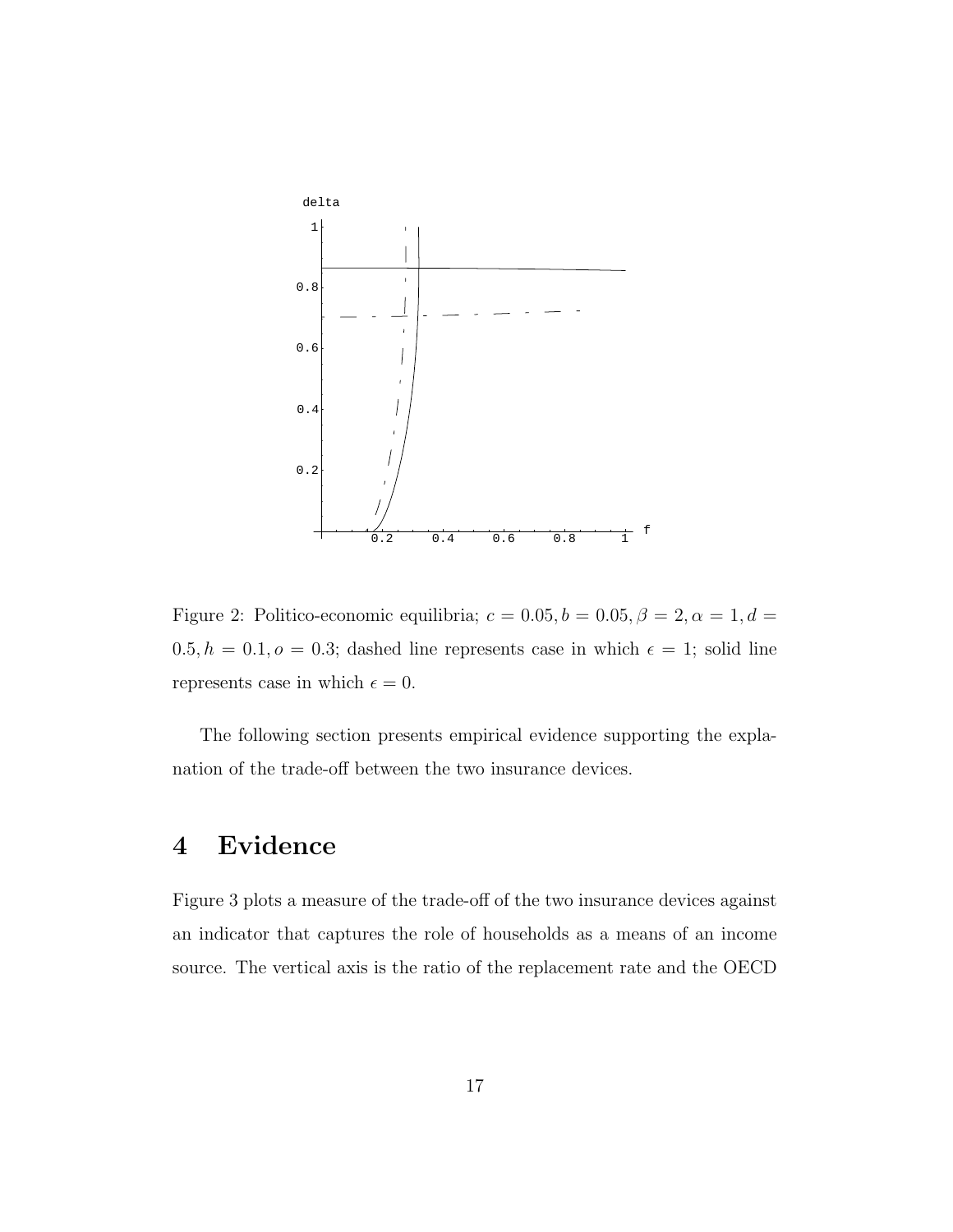index for the strictness of EPL.<sup>4</sup> Thus, higher values indicate that in those countries there is more unemployment benefit provision relative to EPL. The variable on the horizontal axis is the ratio of the inactivity rate among individuals and the non-employment rate among households (see OECD (2001)). Higher ratios of inactivity of individuals to non-employment rates of households imply that in those countries the household plays a larger role in providing insurance to inactive individuals. Suppose, for example, that all countries had the same inactivity rate. Then, the ratio would be larger for those countries where the household provides protection - measured by smaller rates of non-employment among households. The indicator for the trade-off draws on data from the end of the 90's, and the indicator that refers to which extent households provide a means of insurance is from the year 1996. This is done to account for possible endogeneity of the market outcome. With a time lag on the inactivity and non-employment rates among households it is more stringent to argue that market outcomes cause institutional choices. Consistent with the main proposition of the model there is a negative correlation. Those countries in which the household is less of a means for transferring income also have higher unemployment benefits relative to EPL. The correlation coefficient is -0.50 and statistically significant at 5% .

Former empirical work on labor market institutions has used other variables to explain unemployment insurance provision (but not the mix of insurance devices.) In a regression model (see table 1) I take into account

<sup>&</sup>lt;sup>4</sup>The net replacement rate indicator stems from the OECD, Benefits and Wages and is the average for four family types, over a five-year period and two earnings levels in 1999 (www.oecd.org/els/social/workincentives). The EPL indicator can be found in OECD (1999), Table 2.5, Version 2.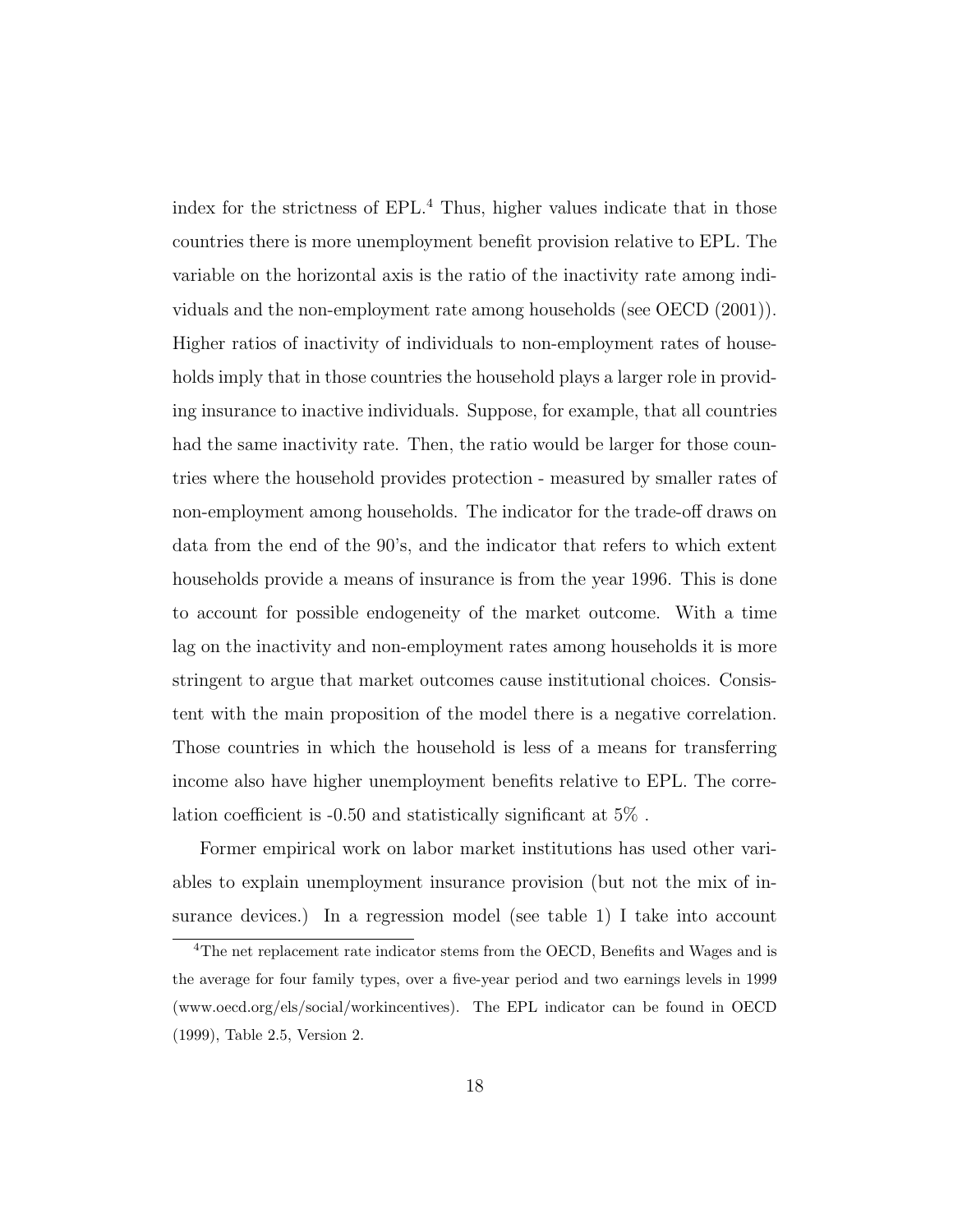

Figure 3: Modes of insurance in the labor market over inactivity rate divided by non-employment rate among households

other potential explanations of the trade-off between the two insurance devices. For example, Agell (2002) included variables measuring the size of the population and the openness of countries. Country size may matter if there are economies of scale such as fixed costs to the creation of institutions, which could arise when a workable administrative system of unemployment benefit compensations has to be established first (see Alesina and Wacziarg (1998)). Such a line of reasoning could apply in our case if costs for installing one over the other institution differ. The justification to include an openness variable in the regression may be that workers in countries that are more exposed to the world market may face a larger risk of becoming unemployed. Therefore, as was argued, citizens in those countries may opt for larger governments as an insurance device (see Rodrik (1998)). In our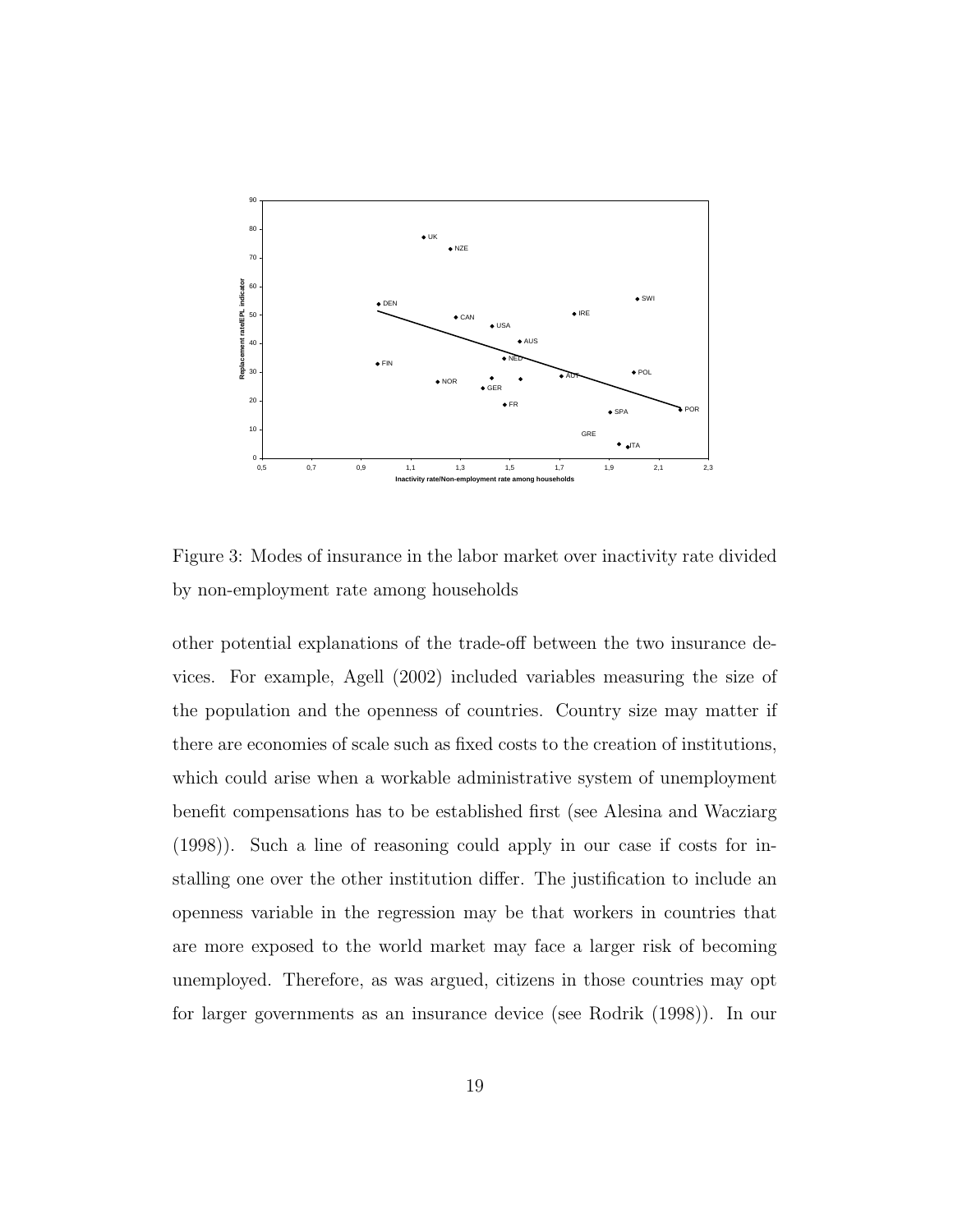case, voters might opt for a mix of insurance devices that is more adaptable to the needs of a changing world economy. Unemployment insurance over job protection could be preferred as the latter would slow down the reallocation of resources slowing down growth. As figure 3 shows a clustering of countries from southern Europe with lower GDP per capita, a control for income might also be of interest. Finally, I controlled for the skill composition with a variable measuring the share of workers with a lower secondary education in the population aged 15 to 64.<sup>5</sup>

I ran regressions of the measure of the insurance mix on the ratio of the inactivity rate over the non-employment rate among households controlling sequentially for openness, GDP per capita, size of countries, and the skill composition. Contrary to the ratio of the inactivity rate to the nonemployment rate among households none of the controls was significant, see table 1. Altogether, those OLS regressions support the argument that the choice of insurance devices in the labor market is a function of whether the family serves as an alternative insurance device.

### 5 Conclusions

In a cross country perspective modes of insurance in the labor market differ. There occurs to be a robust trade-off between EPL and unemployment insur-

<sup>5</sup>The control variables' data refer to the year 1996, except for the variable measuring the skill composition which refers to the year 1999 due to an insufficient number of observations for the earlier year. The data on the skill composition can be found at: http://www1.oecd.org/scripts/cde/members/lfsindicatorsAuthenticate.asp, all other controls are taken from Penn World Data.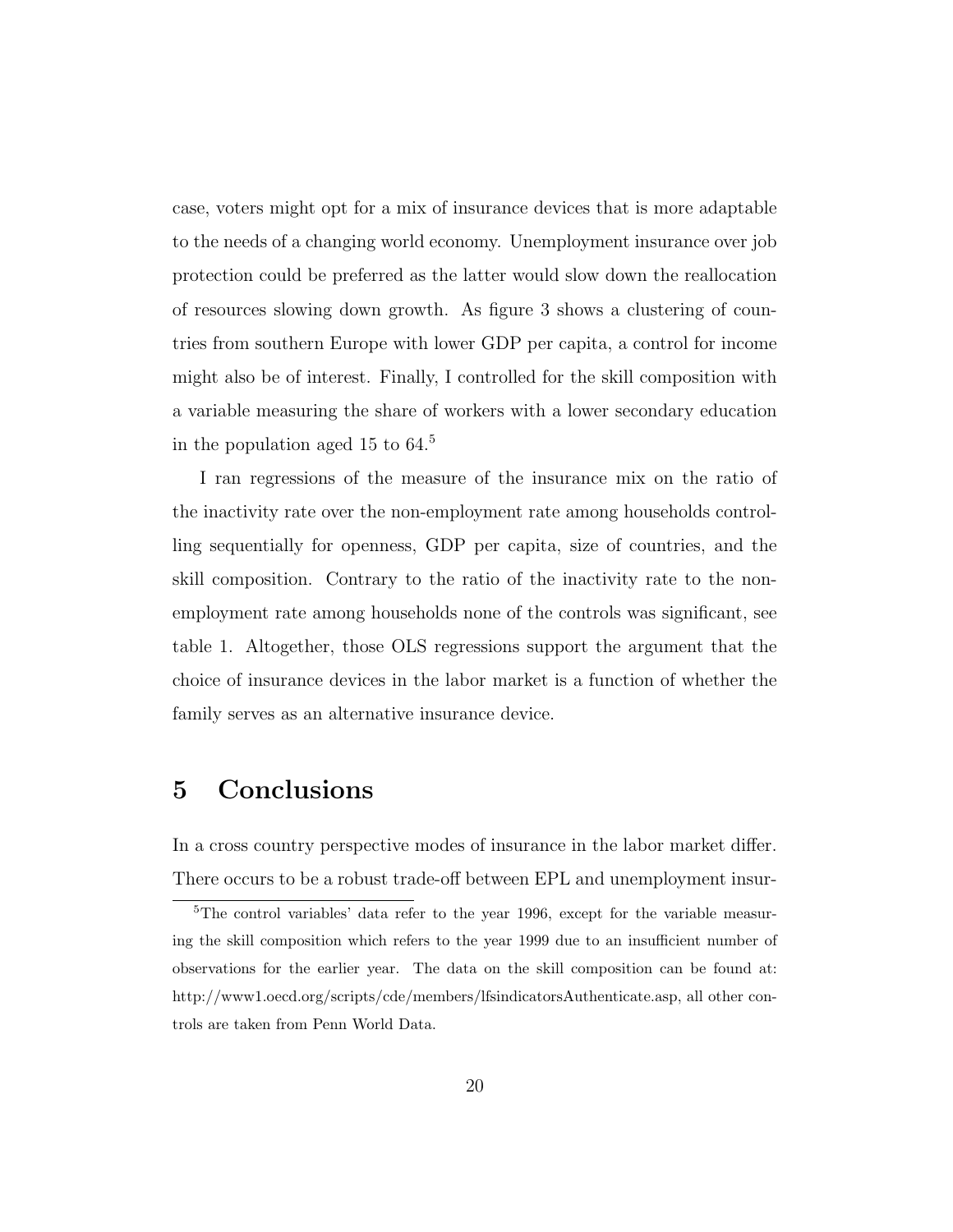| Dependent variable: Modes of insurance |          |          |          |          |          |
|----------------------------------------|----------|----------|----------|----------|----------|
| Constant                               | 78.16    | 72.27    | 68.59    | 78.63    | 73.17    |
|                                        | (0.000)  | (0.002)  | (0.067)  | (0.000)  | (0.001)  |
| Inact. rate divided by emp. rate       | $-27.66$ | $-27.21$ | $-25.53$ | $-27.75$ | $-22.98$ |
|                                        | (0.022)  | (0.026)  | (0.069)  | (0.025)  | (0.054)  |
| Openness                               |          | 0.08     |          |          |          |
|                                        |          | (0.528)  |          |          |          |
| GDP per capita                         |          |          | 0.00     |          |          |
|                                        |          |          | (0.755)  |          |          |
| Population size                        |          |          |          | 0.00     |          |
|                                        |          |          |          | (0.901)  |          |
| Skill composition                      |          |          |          |          | $-0.200$ |
|                                        |          |          |          |          | (0.718)  |
| $\mathbf N$                            | 21       | 21       | 21       | 21       | 20       |
| adj. $R^2$                             | 0.21     | 0.17     | 0.18     | 0.17     | 0.14     |

Table 1: OLS regressions

p-values are in ()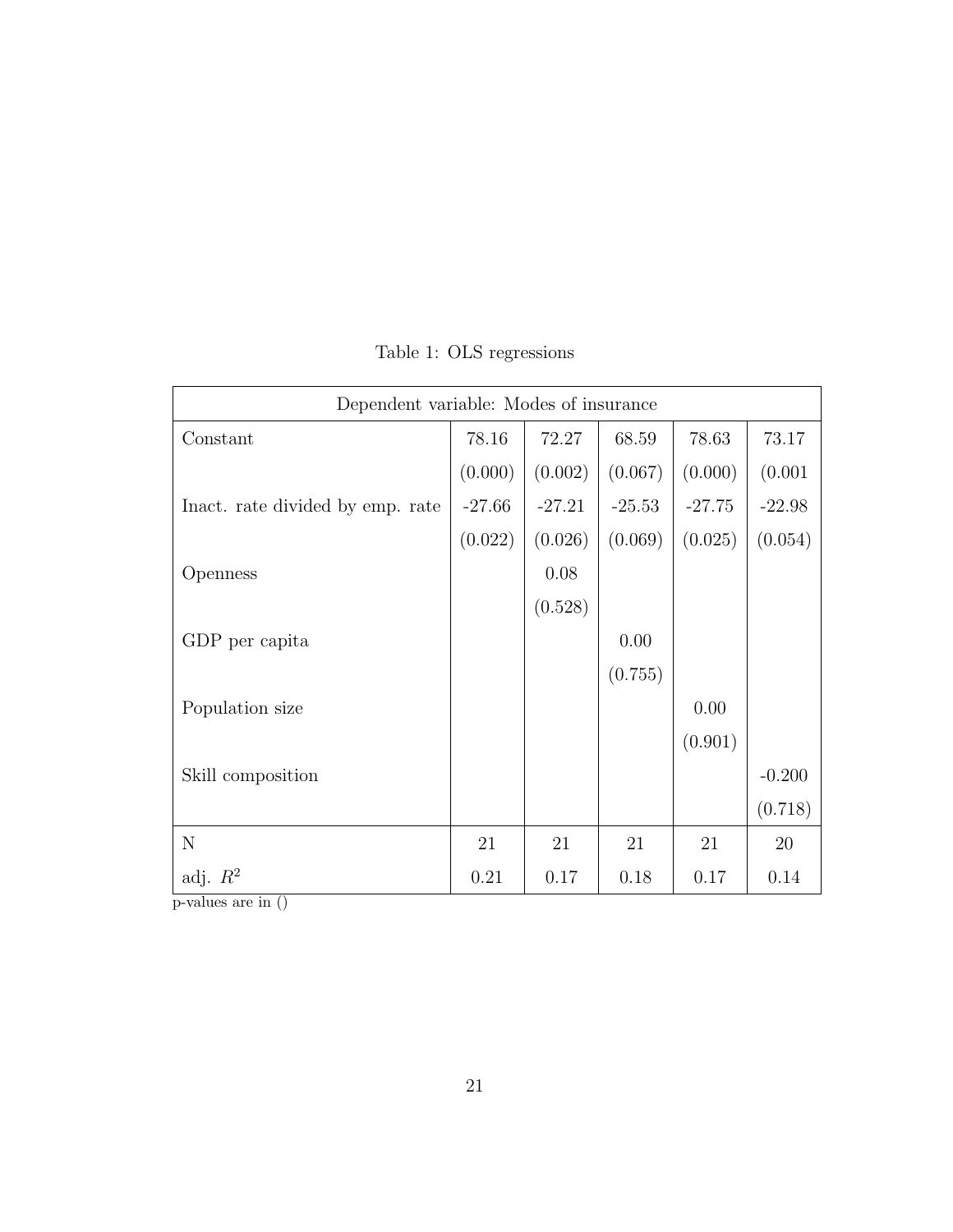ance, such that countries show either a relatively high level of EPL and low benefit levels or vice versa. I argued that where countries locate on this tradeoff can be explained by the variation in intra household transfers to those voters who are out-of-the labor force. The driving force is that voters who are not attached to the labor market but live in households with employed workers have a preference for more EPL relative to unemployment insurance which competing parties take into account when making policy proposals. Voters not attached to the labor market but living in a household have a vested interest in protecting the job of the employed household member out of which the intra household transfers are paid given unemployment benefit levels. Given job protection, voters who are out-of-the labor force and covered by household transfers want relatively little unemployment benefits as a more generous unemployment benefit system would lower the transfers they receive from the employed household member. The explanation of the insurance mix in the labor market through variation in the household coverage of voters out-of-the labor force finds support in cross country data.

### 6 Acknowledgements

I would like to thank my colleagues in the research unit on labor market policy and employment, and the participants at the institute seminar of the Deutsches Institut für Wirtschaftsforschung, in particular Viktor Steiner, and at the economics seminar of the Social Science Center (WZB) for their suggestions. I am responsible for all remaining errors.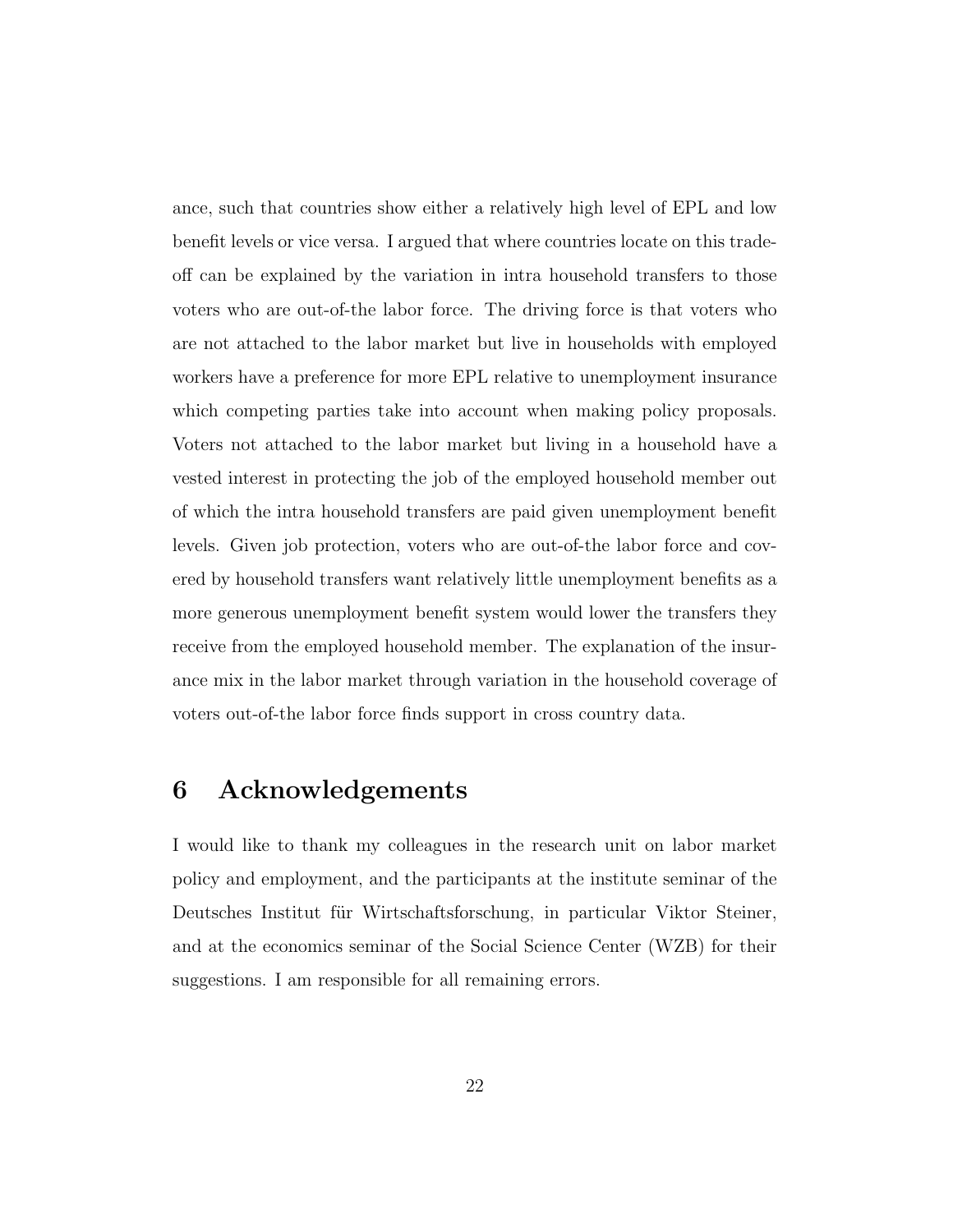## References

- AGELL, J. (2002): "On the determinants of labour market institutions: rent seeking vs. social insurance," *German Economic Review*, 3, 107–135.
- Alesina, A. and R. Wacziarg (1998): "Openness, country size and government," Journal of Public Economics, 69, 305–321.
- Algan, Y. and P. Cahuc (2004): "Job protection: The macho hypothesis," IZA Discussion Paper No. 1192.
- BERGSTROM, T. (1997): "A survey of theories of the family," in Handbook of Population and Family Economics, ed. by M. Rosenzweig and O. Stark, Amsterdam: Elsevier, vol. 1A, 21–79.
- BERTOLA, G. AND T. BOERI (2002): "EMU labour markets two years on: microeconomic tensions and institutional evolution," in EMU and Economic Policy in Europe, ed. by M. Buti and A. Sapir, Edward Elgar, 249–280.
- Boeri, T., J. Conde-Ruiz, and V. Galasso (2004): "Cross-skill redistribution and the trade-off between unemployment benefits and employment protection," CEPR Discussion Paper 4711.
- Brugiavini, A., J. Conde-Ruiz, and V. Galasso (2003): "Social security, private transfers and voting behaviour: the Italian case," in Annual Report on Monitoring Italy, ed. by ISAE, 187–232.
- BUTI, M., L. PENCH, AND P. SESTITO (1998): "Contending theories and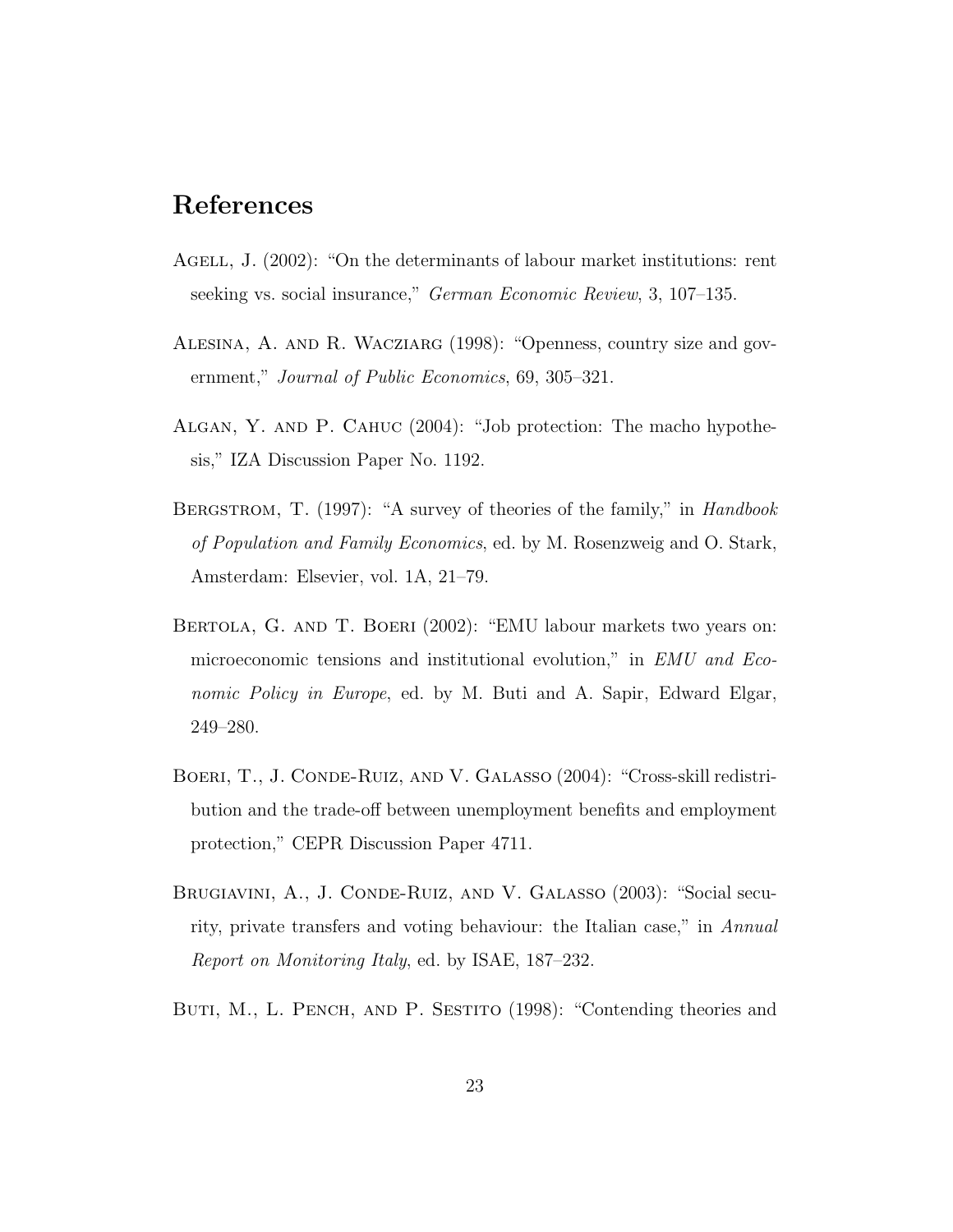institutional complexities," European University Institute, Florence, Policy Papers, RSC No. 98/1.

Commission, E. (2003): 2003 Adopted Employment Guidelines.

- DITELLA, R. AND R. J. MACCULLOCH (2002): "The determination of unemployment benefits," Journal of Labor Economics, 20, 404–434.
- FOGLI, A. (2000): "Endogenous labor market rigidities and family ties," Discussion Paper, New York University.
- Freeman, R. (1998): "War of the models: which labour market institutions for the 21st century?" Labour Economics, 5, 1–24.
- HASSLER, J., J. R. MORA, K. STORESLETTEN, AND F. ZILIBOTTI (2005): "A positive theory of geographic mobility and social insurance," International Economic Review, 46, 263–303.
- Laitner, J. (1997): "Intergenerational and interhousehold economic links," in Handbook of Population and Family Economics, ed. by M. Rosenzweig and O. Stark, Amsterdam: Elsevier, vol. 1A, 189–238.
- McElroy, M. (1985): "The joint determination of household membership and market work: The case of young men," Journal of Labor Economics, 3, 293–316.
- Neugart, M. (2005): "Unemployment insurance: the role of electoral systems and regional labor markets," European Journal of Political Economy, forthcoming.